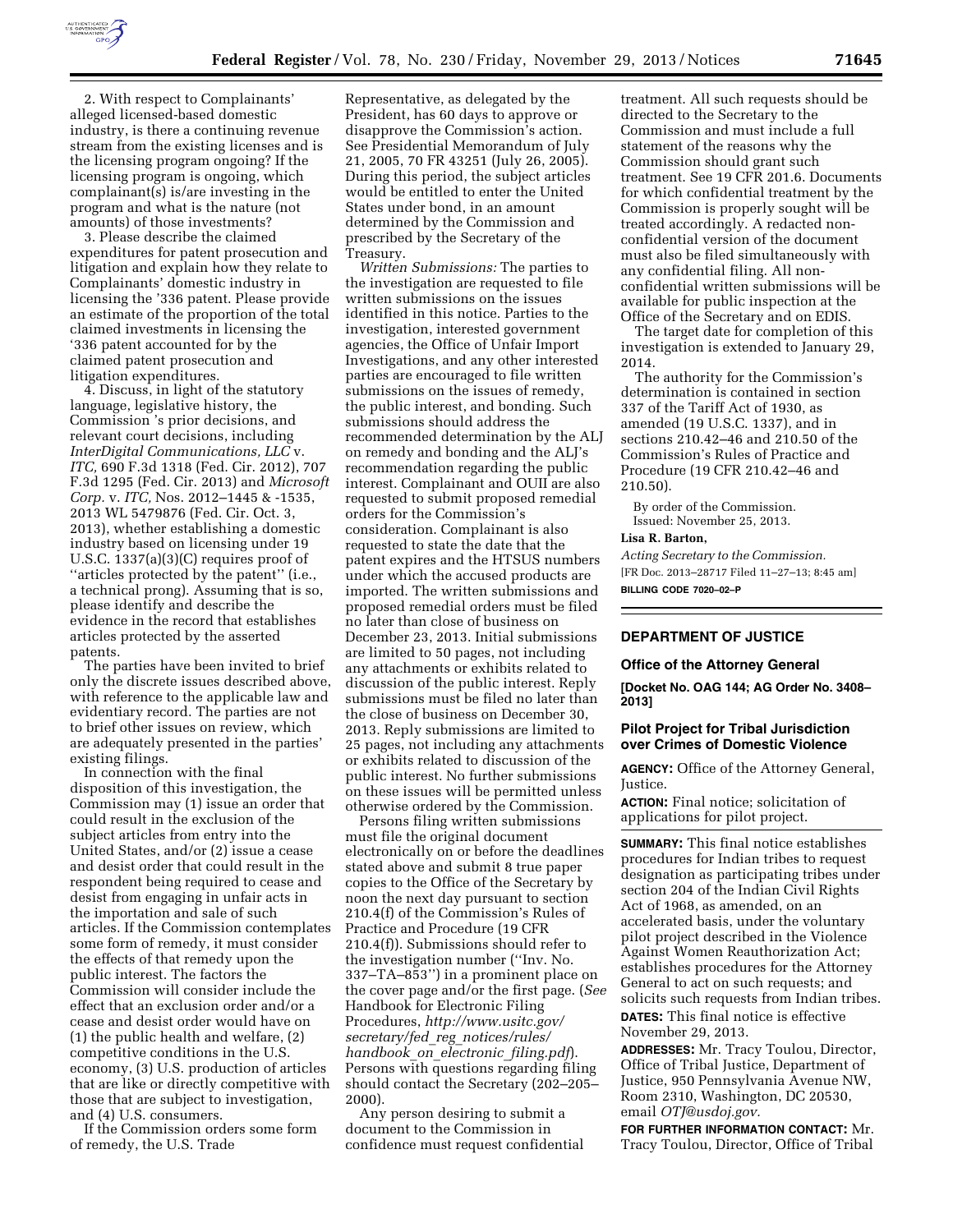Justice, Department of Justice, at (202) 514–8812 (not a toll-free number) or *[OTJ@usdoj.gov.](mailto:OTJ@usdoj.gov)* 

# **SUPPLEMENTARY INFORMATION:**

Section 908(b)(2) of the Violence Against Women Reauthorization Act of 2013 (VAWA 2013) establishes a voluntary pilot project for Indian tribes that wish to commence exercising jurisdiction on an accelerated basis over certain crimes of domestic violence and dating violence and certain criminal violations of protection orders in Indian country. This final notice establishes procedures for tribes to request designation as a participating tribe under the Pilot Project. A tribe may make such a request at any time prior to March 7, 2015, by submitting a completed Application Questionnaire, along with any attachments, by email (or, if necessary, by mail) to the Office of Tribal Justice, Department of Justice.

The Department of Justice will give the same priority consideration to any tribal request that it receives within 30 days after publication of this final notice in the **Federal Register**, regardless of the precise date within that initial 30-day period on which a tribe makes its request. Soon after that 30-day period has expired, the Department of Justice will begin reviewing each requesting tribe's Application Questionnaire, including attached excerpts of tribal laws, rules, and policies. After coordinating with the Department of the Interior and consulting with affected tribes, the Department of Justice will determine whether the requesting tribe's criminal justice system has adequate safeguards in place to protect defendants' rights under the Indian Civil Rights Act of 1968, as amended by VAWA 2013. If the Department concludes that adequate safeguards are in place, it may grant the tribe's request after consulting with the tribe to establish a date on which the tribe may commence exercising special domestic violence criminal jurisdiction. The Department of Justice will apply the same procedures to tribal requests made at any point later in the Pilot Project, up to March 7, 2015.

# **Discussion**

## **1. Statutory Background**

## *Overview*

On March 7, 2013, President Obama signed into law the Violence Against Women Reauthorization Act of 2013 (VAWA 2013).1 Title IX of VAWA 2013,

entitled ''Safety for Indian Women,'' contains section 904 (Tribal Jurisdiction over Crimes of Domestic Violence) and section 908 (Effective Dates; Pilot Project), both of which were initially drafted and proposed to Congress by the Department of Justice in 2011.<sup>2</sup> The purposes of these sections are to decrease domestic violence in Indian country, to strengthen the capacity of Indian tribes to exercise their inherent sovereign power to administer justice and control crime, and to ensure that perpetrators of domestic violence are held accountable for their criminal behavior.3

Section 904 recognizes the inherent power of ''participating tribes'' to exercise ''special domestic violence criminal jurisdiction'' (SDVCJ) over certain defendants, regardless of their Indian or non-Indian status, who commit acts of domestic violence or dating violence or violate certain protection orders in Indian country. Section 904 also specifies the rights that a participating tribe must provide to defendants in SDVCJ cases.

Section 908(b)(1) provides that tribes generally cannot exercise SDVCJ until at least two years after the date of VAWA 2013's enactment—that is, on or after March 7, 2015. However, section 908(b)(2) establishes a ''Pilot Project'' that authorizes the Attorney General, in the exercise of his discretion, to grant a tribe's request to be designated as a 'participating tribe" on an accelerated basis and to commence exercising SDVCJ on a date (prior to March 7, 2015) set by the Attorney General, after coordinating with the Secretary of the Interior, consulting with affected tribes, and concluding that the tribe's criminal justice system has adequate safeguards in place to protect defendants' rights under the Indian Civil Rights Act of 1968, as amended by VAWA 2013. This final notice establishes procedures for tribes to make such requests and for the Department of Justice to grant or deny them and also solicits applications from tribes that wish to commence exercising SDVCJ on an accelerated basis.

## *Domestic Violence in Indian Country*

Congress found that Native American women suffer domestic violence and dating violence at epidemic rates, and often at the hands of non-Indian

abusers.4 And Census data show that a large fraction of Indian-country residents are non-Indian and that tens of thousands of Native American married women have non-Indian husbands.5

Domestic violence and dating violence committed in Indian country by Indian abusers against their Indian spouses, intimate partners, and dating partners generally fall within the criminal jurisdiction of the tribe. But prior to the effective date of the tribal provisions in VAWA 2013, if the victim is Indian and the perpetrator is non-Indian, the tribe lacks criminal jurisdiction as a matter of federal law and the crime can be prosecuted only by the United States or, in some circumstances, by the state in which the tribe's Indian country is located. Even violent crimes committed by a non-Indian husband against his Indian wife, in the presence of their Indian children, in their home on the Indian reservation, cannot be prosecuted by the tribe.6 This jurisdictional scheme has proved ineffective in ensuring public safety. Too often, crimes go unprosecuted and unpunished, and the violence escalates.

### *The History of the Jurisdictional Gap*

This jurisdictional gap has not always existed. In the early days of the Republic, tribes routinely, and with the United States' assent, punished non-Indians who committed acts of violence on tribal lands. For example, the very first Indian treaty ratified by the United States Senate under the Federal Constitution—the 1789 Treaty with the Wyandot, Delaware, Ottawa, Chippewa, Potawatomi, and Sac Nations recognized that, ''[i]f any person or persons, citizens or subjects of the United States, or any other person not being an Indian, shall presume to settle upon the lands confirmed to the said

<sup>1</sup>Public Law 113–4, 127 Stat. 54 (2013); *see*  Remarks on Signing the Violence Against Women Reauthorization Act of 2013, 2013 Daily Comp. Pres. Docs. 139 (Mar. 7, 2013).

<sup>2</sup>*See* Letter from Ronald Weich, Assistant Attorney General, to the Hon. Joseph R. Biden, Jr., President, United States Senate, at 1–2 & attachments (July 21, 2011).

<sup>3</sup>*See* S. Rep. No. 112–153, at 8–11, 32 (2012); *see also* S. 1763, 112th Cong., at 1–2 (as reported by the S. Comm. on Indian Affairs, Dec. 27, 2012) (long title listing bill's purposes); H.R. 757, 113th Cong., at 1 (2013) (same).

<sup>4</sup>*See* S. Rep. No. 112–153, at 3, 7–11, 32 (2012) (citing studies); *see also* Tribal Law and Order Act of 2010, Public Law 111–211, tit. II, sec. 202(a)(5), 124 Stat. 2258, 2262.

<sup>5</sup>*See* S. Rep. No. 112–153, at 9 (2012); U.S. Census Bureau, 2010 Census Briefs, *The American Indian and Alaska Native Population: 2010,* at 13– 14 & tbl. 5 (2012) (showing that 1.1 million American Indians and 3.5 million non-Indians reside in American Indian areas); U.S. Census Bureau, Census 2010 Special Tabulation, Census 2010 PHC–T–19, Hispanic Origin and Race of Coupled Households: 2010, *Table 1, Hispanic Origin and Race of Wife and Husband in Married-Couple Households for the United States: 2010*  (2012) (analyzing married-couple households nationwide, regardless of whether they reside within or outside Indian country, and showing that more than 54% of Indian wives have non-Indian husbands).

<sup>&</sup>lt;sup>6</sup>The tribal provisions of VAWA 2013 are genderneutral; but in the interests of brevity, this final notice sometimes uses male pronouns or examples to describe perpetrators of domestic violence or dating violence and female pronouns or examples to describe their victims.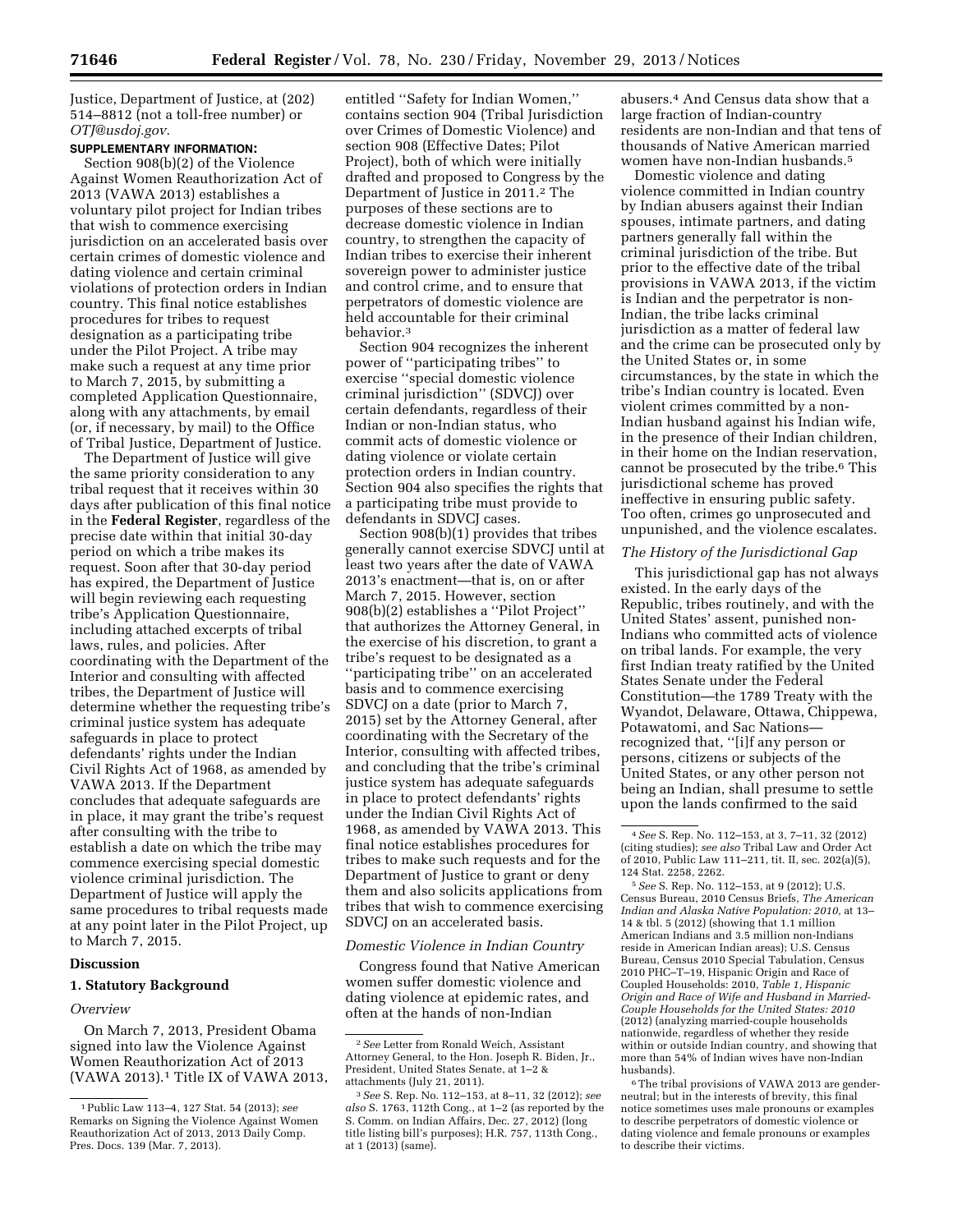[Indian tribal] nations, he and they shall be out of the protection of the United States; and the said nations may punish him or them in such manner as they see fit.'' 7 Similar language appeared in the last Indian treaty ratified before the Constitutional Convention—the 1786 Treaty with the Shawnee Nation.8

As recently as the 1970s, dozens of Indian tribes exercised criminal jurisdiction over non-Indians. But in 1978, in *Oliphant* v. *Suquamish Indian Tribe,*9 the Supreme Court created federal common law preempting the exercise of the tribes' inherent sovereign power to prosecute non-Indians.10 The *Oliphant* Court noted, however, that Congress has the constitutional authority to override the Court's holding and restore tribes' power to exercise criminal jurisdiction over non-Indians.11 Justice Rehnquist, writing for the majority in *Oliphant,* expressly stated that the increasing sophistication of tribal court systems, the protection of defendants' procedural rights under the Indian Civil Rights Act of 1968,12 and the prevalence of non-Indian crime in Indian country were all ''considerations for Congress to weigh'' in deciding whether to authorize tribes to try non-Indians.13

# *Congress's New Law Recognizing Special Domestic Violence Criminal Jurisdiction*

In enacting VAWA 2013, Congress expressly recognized tribes' inherent power to resume exercising criminal jurisdiction over non-Indians. That recognition extends, however, only to crimes of domestic violence or dating violence and criminal violations of certain protection orders that occur in Indian country, in cases in which certain conditions are met. Specifically, the cases must have Indian victims; the defendants must reside in the Indian country of, or have other specified significant ties to, the prosecuting tribe; and the tribe's criminal justice system must have adequate safeguards in place to fully protect defendants' rights. Recognizing that many tribes may need time to implement those safeguards, Congress set an effective date two years

11*See id.* at 195 & n.6, 206, 210–12.

after the enactment of VAWA 2013 (i.e., March 7, 2015), while giving tribes that are ready sooner the opportunity to participate in a Pilot Project at the Attorney General's discretion.

Section 904 of VAWA 2013 adds a new section 204 to the Indian Civil Rights Act of 1968 (ICRA).14 Prior to VAWA 2013's enactment, ICRA was codified at 25 U.S.C. 1301–1303. Section 204 of ICRA is codified at 25 U.S.C. 1304, so this final notice cites that United States Code section when referring to the new law.

The Pilot Project established by VAWA 2013's section 908(b)(2) focuses specifically on the power of a 'participating tribe'' to exercise SDVCJ under subsections (b), (c), and (d) of 25 U.S.C. 1304. A ''participating tribe'' is simply an Indian tribe (as defined in 25 U.S.C. 1301(1)) that elects to exercise SDVCJ over the tribe's Indian country (as defined in 18 U.S.C. 1151).15

Becoming a ''participating tribe'' and exercising SDVCJ—whether as part of the Pilot Project between now and March 2015, or at any time after March 2015—are entirely voluntary. There is no requirement that any particular tribe or any specific number of tribes choose to become participating tribes and exercise SDVCJ. VAWA 2013 does not impose an unfunded mandate upon any tribe or diminish the criminal jurisdiction of the United States or of any state. Tribes that do not choose to participate in the Pilot Project may nonetheless become participating tribes later, so long as they satisfy the statutory requirements.

''Special domestic violence criminal jurisdiction'' is defined in section 1304(a)(6) to mean ''the criminal jurisdiction that a participating tribe may exercise under this section but could not otherwise exercise.'' Nearly all tribes that possess governmental powers over an area of Indian country can already exercise criminal jurisdiction over any Indian in that area (whether the defendant is a member of the prosecuting tribe or a ''nonmember Indian''). For these tribes, therefore, SDVCJ effectively is confined to

criminal jurisdiction over non-Indians. Here, the term ''non-Indian'' means any person who is not an Indian as defined in 25 U.S.C. 1301(4) and thus could not be subject to federal criminal jurisdiction under the Major Crimes Act, 18 U.S.C. 1153.16

## *The Nature of Special Domestic Violence Criminal Jurisdiction*

Subsection (b) of section 1304 describes the nature of SDVCJ. Paragraph (1) of that subsection states that a participating tribe's governmental powers include ''the inherent power of that tribe, which is hereby recognized and affirmed, to exercise [SDVCJ] over all persons.'' Congress patterned that language after the 1991 federal statute that expressly recognized and affirmed tribes' inherent power to exercise criminal jurisdiction over all Indians, implicitly including nonmember Indians.17 The Supreme Court upheld the 1991 statute as a constitutional exercise of Congress's authority in *United States* v. *Lara.*18

Paragraphs (2) and (3) of subsection 1304(b) clarify that a participating tribe may exercise SDVCJ only concurrently, as the new law does not alter federal (or state) criminal jurisdiction. Importantly, the prohibition against double jeopardy does not prevent a defendant from being tried for the same conduct by more than one sovereign government. So, for example, a defendant who has been acquitted or convicted in a federal criminal proceeding can be tried for the same conduct in a subsequent tribal criminal proceeding. As always when a case falls under concurrent criminal jurisdiction, coordination between jurisdictions will help ensure that investigative and prosecutorial resources are deployed efficiently and that the same defendant is not expected

18 541 U.S. 193 (2004).

<sup>7</sup>Treaty with the Wyandot, Delaware, Ottawa, Chippewa, Potawatomi, and Sac Nations, art. IX, Jan. 9, 1789, 7 Stat. 28, 30.

<sup>8</sup>*See* Treaty with the Shawnee Nation, art. VII, Jan. 31, 1786, 7 Stat. 26, 27.

<sup>9</sup> 435 U.S. 191 (1978).

<sup>10</sup>*See id.* at 195–212.

<sup>12</sup>Public Law 90–284, tit. II, 82 Stat. 77 (1968). 13*Oliphant,* 435 U.S. at 212; *see also United* 

*States* v. *Lara,* 541 U.S. 193, 206 (2004) (holding that the Constitution allows Congress to override 'judicially made Indian law'" (quoting *Oliphant*, 435 U.S. at 206) (emphasis added in *Lara*)).

<sup>14</sup>Public Law 90–284, tit. II, 82 Stat. 77 (1968).

<sup>15</sup> 25 U.S.C. 1304(a)(4). The term ''Indian country'' means ''(a) all land within the limits of any Indian reservation under the jurisdiction of the United States Government, notwithstanding the issuance of any patent, and, including rights-of-way running through the reservation, (b) all dependent Indian communities within the borders of the United States whether within the original or subsequently acquired territory thereof, and whether within or without the limits of a state, and (c) all Indian allotments, the Indian titles to which have not been extinguished, including rights-of-way running through the same.'' 18 U.S.C. 1151; *see also*  25 U.S.C. 1304(a)(3).

<sup>16</sup> Due to a Senate amendment, VAWA 2013's section 910(a) provides that the amendments made by section 904 (codified at 25 U.S.C. 1304) apply in Alaska only to the Indian country of the Metlakatla Indian Community, Annette Island Reserve. In addition, the Supreme Court held in *Alaska* v. *Native Village of Venetie Tribal Government,* 522 U.S. 520, 526–34 (1998), that lands conveyed by the Alaska Native Claims Settlement Act of 1971, Public Law 92–203, 85 Stat. 688 (codified, as amended, at 43 U.S.C. 1601– 1629h), do not constitute ''Indian country.'' Therefore, section 1304 will have no effect on the criminal jurisdiction of most Indian tribes in Alaska.

<sup>17</sup>Public Law 102–137, sec. 1, 105 Stat. 646 (1991) (permanent legislation) (codified at 25 U.S.C. 1301(2)); *see* Public Law 101–511, tit. VIII, sec. 8077(b), 104 Stat. 1892 (1990) (temporary legislation) (same). ICRA defines the ''powers of self-government'' to include ''the inherent power of Indian tribes, hereby recognized and affirmed, to exercise criminal jurisdiction over all Indians.'' 25 U.S.C. 1301(2).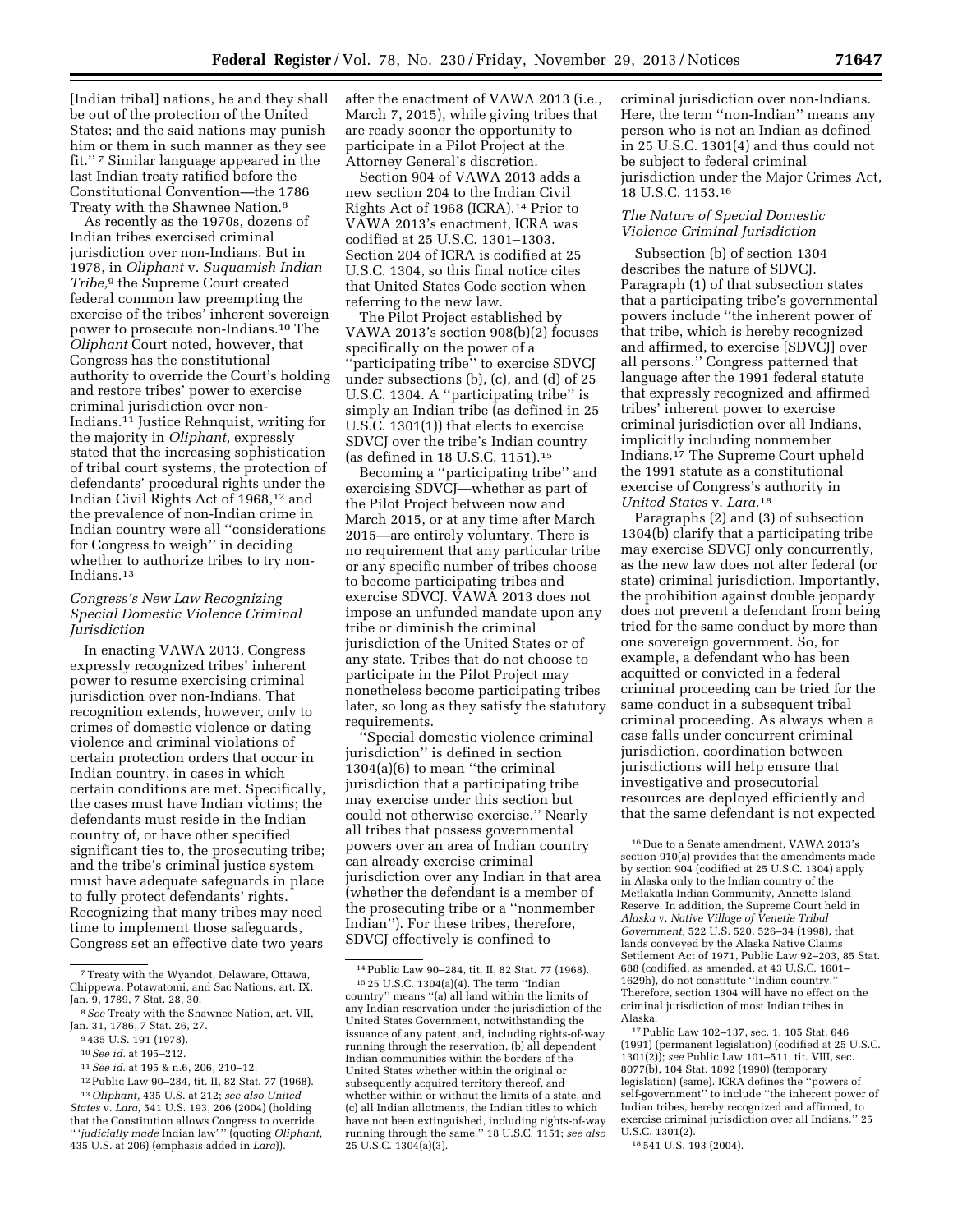to appear at two different trials simultaneously.

Paragraph (4) sets forth two important exceptions to participating tribes' exercise of SDVCJ. First, subparagraph (A) provides that there is no SDVCJ over an alleged offense if neither the defendant nor the alleged victim is an Indian. Cases involving only non-Indians typically fall within a state's exclusive criminal jurisdiction. SDVCJ will be exercised in cases with Indian victims and non-Indian defendants. Second, subparagraph (B) limits SDVCJ to cases in which the defendant has significant ties to the participating tribe that is seeking to prosecute him. Specifically, the defendant must (1) reside in the tribe's Indian country; (2) be employed in the tribe's Indian country; or (3) be a spouse, intimate partner, or dating partner either of an Indian who resides in the tribe's Indian country or of a member of the tribe. Both of these two exceptions, as described in subparagraphs (A) and (B), are jurisdictional, so the prosecution will bear the burden of proving these jurisdictional facts.

# *The Criminal Conduct Subject to Special Domestic Violence Criminal Jurisdiction*

Subsection (c) of 25 U.S.C. 1304, the second of the three key subsections for present purposes, describes the criminal conduct potentially encompassed by a participating tribe's SDVCJ. The only types of criminal conduct that are subject to a tribe's exercise of SDVCJ are (1) acts of domestic violence or dating violence that occur in the tribe's Indian country, and (2) violations of certain protection orders that occur in the tribe's Indian country.19 The terms

A protection order issued by a state, tribal, or territorial court is consistent with 18 U.S.C. 2265(b) if ''such court has jurisdiction over the parties and

''domestic violence'' and ''dating violence'' are defined in 25 U.S.C.  $1304(a)(2)$  and  $(1)$ , respectively.<sup>20</sup>

Criminal conduct that occurs outside of Indian country is not covered. In addition, unless a violation of a protection order is involved, crimes of child abuse or elder abuse and crimes between two strangers (including sexual assaults) generally are not covered.

Subsection (c) limits the categories of criminal conduct that are subject to SDVCJ. It does not define any criminal offense. The criminal offenses and their elements are a matter of tribal, not federal, law.

## *The Rights of Criminal Defendants in SDVCJ Cases*

Subsection (d) of 25 U.S.C. 1304, the third key subsection for present purposes, describes the federal statutory rights that participating tribes must

20Section 1304(a)(2) defines the term ''domestic violence'' as ''violence committed by a current or former spouse or intimate partner of the victim, by a person with whom the victim shares a child in common, by a person who is cohabitating with or has cohabitated with the victim as a spouse or intimate partner, or by a person similarly situated to a spouse of the victim under the domestic- or family-violence laws of an Indian tribe that has jurisdiction over the Indian country where the violence occurs.'' 25 U.S.C. 1304(a)(2). Under section 1304(a)(7), which in turn incorporates 18 U.S.C. 2266(7), the term ''spouse or intimate partner'' includes ''a spouse or former spouse of the abuser, a person who shares a child in common with the abuser, and a person who cohabits or has cohabited as a spouse with the abuser; or . . . a person who is or has been in a social relationship of a romantic or intimate nature with the abuser, as determined by the length of the relationship, the type of relationship, and the frequency of interaction between the persons involved in the relationship; and . . . any other person similarly situated to a spouse who is protected by the domestic or family violence laws of the State or tribal jurisdiction in which the injury occurred or where the victim resides.'' 18 U.S.C. 2266(7); *see* 25 U.S.C. 1304(a)(7). Section 1304(a)(1) defines the term ''dating violence'' as ''violence committed by a person who is or has been in a social relationship of a romantic or intimate nature with the victim, as determined by the length of the relationship, the type of relationship, and the frequency of interaction between the persons involved in the relationship.'' 25 U.S.C. 1304(a)(1).

provide to defendants when exercising SDVCJ. Although the United States Constitution, which constrains the federal and state governments, has never applied to Indian tribes (which were not invited to, and did not attend, the 1787 Constitutional Convention), that fact does not leave the rights of individual defendants in tribal courts unprotected. Both tribal law and federal statutory law provide important protections for criminal defendants' rights. The tribal courts' application of the federal statutory rights described in subsection 1304(d) should be comparable to state courts' application of the corresponding federal constitutional rights in similar cases.

Subsection  $(d)(1)$ – $(4)$  lists four sets of federal rights. The first set of defendants' rights, in paragraph (1), incorporates all rights under ICRA, 25 U.S.C. 1301–1304, that apply to a defendant in a criminal proceeding. This list of rights is substantively very similar (but not identical) to the set of criminal defendants' rights that are protected by the United States Constitution's Bill of Rights and have been incorporated into the Fourteenth Amendment's Due Process Clause and thus made fully applicable to the states. For example, ICRA prohibits tribes from compelling any person in any criminal case to be a witness against himself (akin to the United States Constitution's Fifth Amendment)<sup>21</sup> and from denying to any person in a criminal proceeding the right to a speedy and public trial (akin to the Sixth Amendment).22 ICRA also prohibits a tribe from denying to any person within its jurisdiction the equal protection of its laws or depriving any person of liberty or property without due process of law.23 Because federal law has required all tribes to protect these rights since Congress enacted ICRA in 1968, this list of rights should be familiar to tribal officials.

Furthermore, as amended by VAWA 2013, ICRA now requires a tribe that has ordered the detention of any person to timely notify him of his rights and privileges to petition a federal district court for a writ of habeas corpus and to petition the federal court to stay further detention and release him from custody pending review of the habeas petition.24

<sup>19</sup>Section 1304(c)(2) provides that a participating tribe may exercise SDVCJ over a defendant for ''[a]n act that—(A) occurs in the Indian country of the participating tribe; and (B) violates the portion of a protection order that . . . prohibits or provides protection against violent or threatening acts or harassment against, sexual violence against, contact or communication with, or physical proximity to, another person; . . . was issued against the defendant; . . . is enforceable by the participating tribe; and . . . is consistent with [18 U.S.C. 2265(b)].'' 25 U.S.C. 1304(c)(2). Section 1304(a)(5) defines a ''protection order'' to mean ''any injunction, restraining order, or other order issued by a civil or criminal court for the purpose of preventing violent or threatening acts or harassment against, sexual violence against, contact or communication with, or physical proximity to, another person,'' including ''any temporary or final order issued by a civil or criminal court, whether obtained by filing an independent action or as a pendent[e] lite order in another proceeding, if the civil or criminal order was issued in response to a complaint, petition, or motion filed by or on behalf of a person seeking protection.'' *Id.* 1304(a)(5).

matter under the law of such State, Indian tribe, or territory; and . . . reasonable notice and opportunity to be heard is given to the person against whom the order is sought sufficient to protect that person's right to due process. In the case of ex parte orders, notice and opportunity to be heard must be provided within the time required by State, tribal, or territorial law, and in any event within a reasonable time after the order is issued, sufficient to protect the respondent's due process rights." 18 U.S.C. 2265(b). As amended by VAWA 2013's section 905, 18 U.S.C. 2265(e) now provides that a tribal court ''shall have full civil jurisdiction to issue and enforce protection orders involving any person, including the authority to enforce any orders through civil contempt proceedings, to exclude violators from Indian land, and to use other appropriate mechanisms, in matters arising anywhere in the Indian country of the Indian tribe (as defined in [18 U.S.C.] 1151) or otherwise within the authority of the Indian tribe.'' *Id.* 2265(e).

 $21$  25 U.S.C. 1302(a)(4).

<sup>22</sup> *Id.* 1302(a)(6).

<sup>23</sup> *Id.* 1302(a)(8).

<sup>24</sup> *Id.* 1304(e). ICRA provides that ''[t]he privilege of the writ of habeas corpus shall be available to any person, in a court of the United States, to test the legality of his detention by order of an Indian tribe.'' *Id.* 1303. A federal court shall grant a stay of further detention if the court ''finds that there is a substantial likelihood that the habeas corpus petition will be granted'' and, ''after giving each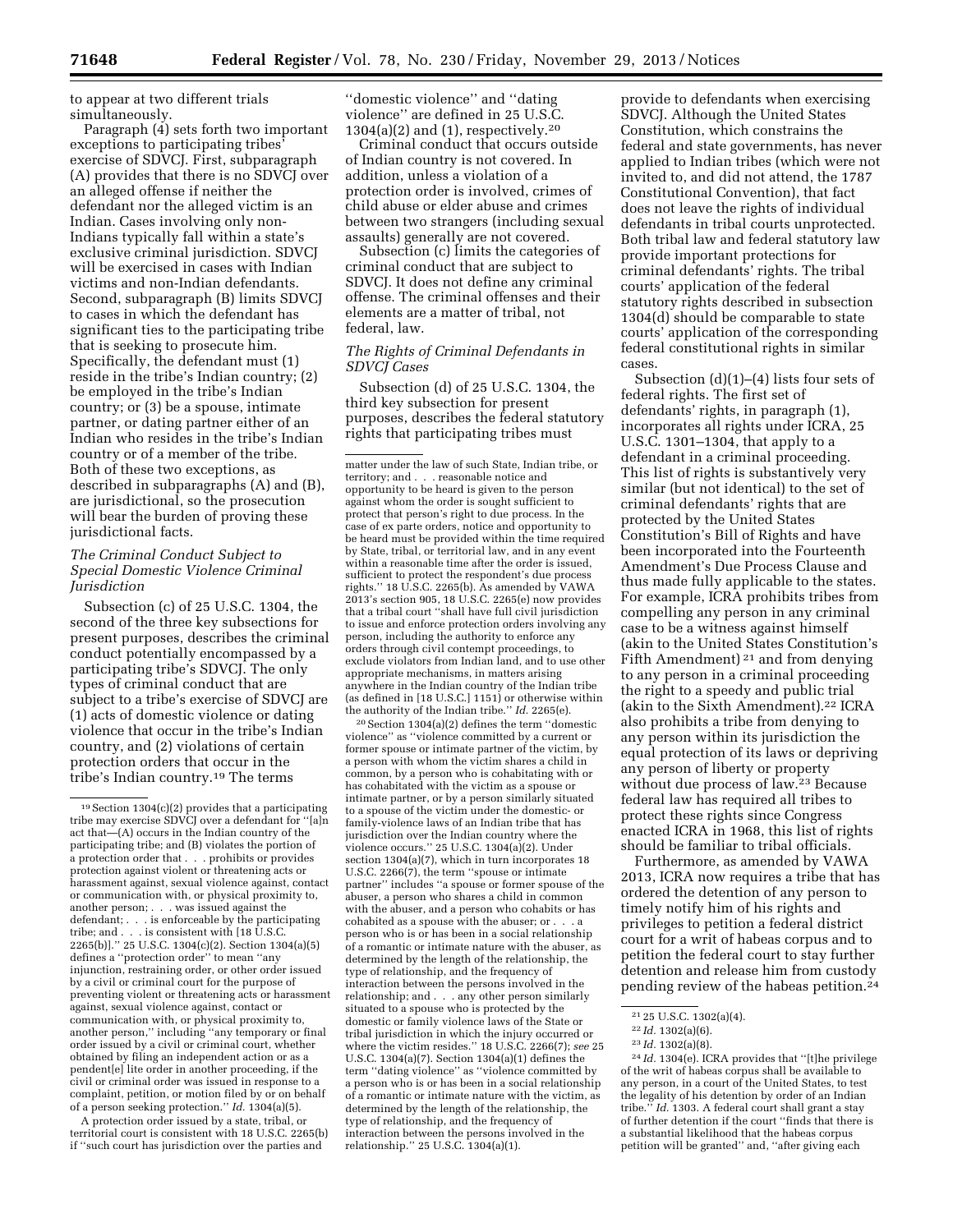Paragraph (2) of 25 U.S.C. 1304(d) requires a participating tribe exercising SDVCJ to provide defendants ''all rights described in  $[25 \text{ U.S.C. } 1302(c)]$ " in any criminal proceeding in which ''a term of imprisonment of any length may be imposed.'' Section 1302(c) describes five rights, as set forth in amendments to ICRA that Congress enacted as part of the Tribal Law and Order Act of 2010 (TLOA): 25 (1) The right to effective assistance of counsel at least equal to that guaranteed by the United States Constitution; (2) the right of an indigent defendant to the assistance of a licensed defense attorney, at the expense of the tribal government; (3) the right to a criminal proceeding presided over by a judge who is licensed to practice law and has sufficient legal training; (4) the right to have access, prior to being charged, to the tribe's criminal laws, rules of evidence, and rules of criminal procedure; and (5) the right to a record of the criminal proceeding, including an audio or other recording of the trial proceeding.

Under TLOA's amendments to ICRA, codified in section 1302(c), these five rights must be provided to a defendant in any criminal proceeding in which the tribe imposes on the defendant a total term of imprisonment of more than one year. Therefore, these five rights are sometimes known as the "TLOA felony sentencing'' requirements. In 25 U.S.C. 1304(d)(2), however, these same five rights must be provided to a defendant in any SDVCJ criminal proceeding in which the tribe imposes, or may impose, a term of imprisonment of any length. So indigent defense counsel, for example, is required in any SDVC misdemeanor case in which a term of imprisonment may be imposed.

Paragraph (3) of 25 U.S.C. 1304(d) guarantees the right to a trial by an impartial jury that is drawn from sources that reflect a fair cross section of the community and do not systematically exclude any distinctive group in the community, including non-Indians. This right to trial by an impartial jury is available to any defendant in any SDVCJ case, regardless of whether the defendant expressly requests a jury trial, and regardless of whether the offense that the tribe accuses him of is punishable by imprisonment. To properly safeguard this right, tribes exercising SDVCJ will

have to determine who qualifies as part of the relevant ''community'' and how lists of those persons may be obtained and regularly updated. The law does not require that every jury in every SDVCJ case reflect a fair cross section of the community. Rather, the jury pool, or venire, from which the jury is drawn must be representative of the community. Some communities in Indian country contain sizeable non-Indian populations. Other communities in Indian country have few, if any, non-Indian members, and therefore inevitably will have few, if any, non-Indians in their jury pools. Under existing tribal laws, some tribes' jury pools already include non-Indians, while others do not.

Paragraph (4) of 25 U.S.C. 1304(d) is a ''constitutional catch-all'' provision. Although it is likely of little or no direct relevance to the Pilot Project, it has the potential to cause confusion and therefore merits further discussion here. The three prior paragraphs of 25 U.S.C. 1304(d) encompass all the rights that the 113th Congress concluded must be protected in order for Congress, acting within the constraints that the United States Constitution imposes on its authority, to recognize and affirm the participating tribes' inherent power to exercise SDVCJ over non-Indian defendants. The 113th Congress recognized, however, that the understanding of which rights are fundamental to our justice system can evolve over time. Therefore, Congress included paragraph (4), which requires a participating tribe to provide defendants in SDVCJ proceedings ''all other rights whose protection is necessary under the Constitution of the United States in order for Congress to recognize and affirm the inherent power of the participating tribe to exercise [SDVCJ] over the defendant.''

This provision does not require tribal courts to protect all federal constitutional rights that federal courts are required to protect (for example, the Fifth Amendment's grand-jury indictment requirement, which state courts are also not required to protect). Rather, paragraph (4) gives courts the flexibility to expand the list of protected rights to include a right whose protection the 113th Congress did not foresee as essential to the exercise of SDVCJ. In the two-year period of the Pilot Project, however, it seems unlikely that courts will hold that any such unforeseen right falls within the scope of paragraph (4).

# *Section 908, Effective Dates, and the Pilot Project*

VAWA 2013's section 908 sets the effective dates for the three key subsections of 25 U.S.C. 1304 subsections (b), (c), and (d)—as well as establishing the Pilot Project. Section 908(b)(1) provides that these three subsections generally shall take effect on the date that is two years after the date of VAWA 2013's enactment, or March 7, 2015. So tribes generally cannot exercise SDVCJ until at least March 7, 2015. On or after March 7, 2015, any tribe that determines it meets the statutory requirements for exercising SDVCJ may do so. Approval from the Department of Justice will not be necessary.

An exception to the 2015 starting date, however, is set forth in section 908(b)(2), which establishes a Pilot Project that authorizes the Attorney General, in the exercise of his discretion, to grant a tribe's request to be designated as a participating tribe on an accelerated basis and commence exercising SDVCJ earlier. Section 908(b)(2) states in full:

(2) Pilot Project.—

(A) In General.—At any time during the 2 year period beginning on the date of enactment of this Act [March 7, 2013], an Indian tribe may ask the Attorney General to designate the tribe as a participating tribe under section 204(a) of Public Law 90–284 [codified at 25 U.S.C. 1304(a)] on an accelerated basis.

(B) Procedure.—The Attorney General may grant a request under subparagraph (A) after coordinating with the Secretary of the Interior, consulting with affected Indian tribes, and concluding that the criminal justice system of the requesting tribe has adequate safeguards in place to protect defendants' rights, consistent with section 204 of Public Law 90–284 [codified at 25 U.S.C. 1304].

(C) Effective Dates for Pilot Projects.—An Indian tribe designated as a participating tribe under this paragraph may commence exercising special domestic violence criminal jurisdiction pursuant to subsections (b) through (d) of section 204 of Public Law 90– 284 [codified at 25 U.S.C. 1304(b)-(d)] on a date established by the Attorney General, after consultation with that Indian tribe, but in no event later than the date that is 2 years after the date of enactment of this Act [March 7, 2015].

Only a tribe that wishes to begin exercising SDVCJ before March 7, 2015, needs to request approval from the Attorney General.

## **2. The Pilot Project**

Given that the Pilot Project will directly and substantially affect Indian tribes in the next two years, the Department of Justice engaged in expedited but extensive consultation

alleged victim in the matter an opportunity to be heard, finds by clear and convincing evidence that under conditions imposed by the court, the petitioner is not likely to flee or pose a danger to any person or the community if released.'' *Id.*  1304(e)(2).

<sup>25</sup>Public Law 111–211, tit. II, sec. 234(a)(3), 124 Stat. 2258, 2280.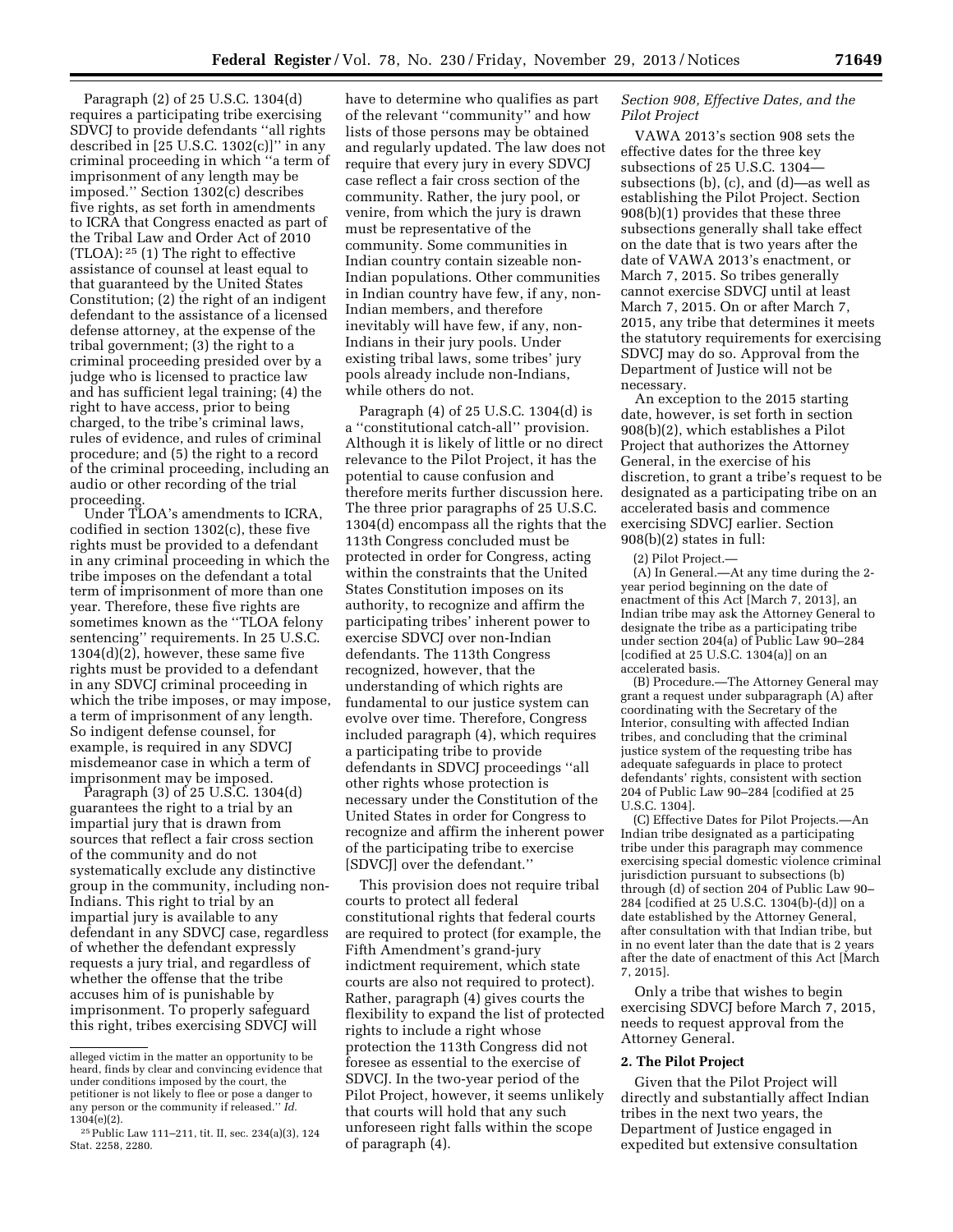with tribal officials in the spring of 2013 on how best to design the Pilot Project. The procedures established here reflect valuable input received from tribal officials during consultation, as well as public comments received in the summer of 2013.

# *The Pilot Project's Structure and Two Phases*

Congress provided a structure for the VAWA Pilot Project that is atypical. A conventional pilot or demonstration program lasts for several years and culminates with a report evaluating the program's success or failure and recommending that the program either be made nationwide and permanent or be discontinued. By contrast, here Congress has already determined that the key feature of the Pilot Project tribes' exercise of SDVCJ—will become available nationwide just two years after VAWA 2013's enactment. So the question raised by this Pilot Project is not whether to expand the exercise of SDVCJ, but rather how best to exercise SDVCJ. Thus, tribal leaders emphasized during consultation that one of the Pilot Project's most important functions will be to support tribes in their efforts to collaboratively develop ''best practices'' that other (non-Pilot Project) tribes can use to implement SDVCJ in 2015 and beyond.

Tribal officials and employees repeatedly highlighted the usefulness of exchanging ideas with their counterparts in other tribes, peer to peer. They recognized that the Department of Justice, in coordination with the Department of the Interior, could play a key role in facilitating an intertribal collaboration and exchange of ideas. Tribal officials pointed to the example of the Tribal Self-Governance Demonstration Project, which began in the late 1980s with fewer than a dozen tribes but has now expanded to include hundreds of tribes that are actively managing their own programs.26

Consistent with the views expressed by tribal leaders during consultation, the VAWA Pilot Project process has two phases: a planning and self-assessment phase that commenced with the publication of a notice in the **Federal Register** on June 14, 2013, and an implementation phase that commences with the publication of this final notice. In Phase One, in the summer and fall of 2013, tribes that preliminarily expressed interest in the Pilot Project engaged in ongoing consultations with the Departments of Justice and the Interior to address questions and concerns.

These tribes were strongly encouraged to join the Intertribal Technical-Assistance Working Group on Special Domestic Violence Criminal Jurisdiction (ITWG) to exchange views, information, and advice about how tribes can best exercise SDVCJ, combat domestic violence, recognize victims' rights and safety needs, and fully protect defendants' rights.

To assist the ITWG and its members, the Department of Justice appended to its June 2013 **Federal Register** notice a preliminary list of substantive questions that helped identify key issues and develop a checklist of best practices for exercising SDVCJ. Some of the questions focused on statutory requirements. Others touched on broader issues that are potentially relevant to tribal best practices but clearly are not required by VAWA 2013 or any other federal law.

Starting with this preliminary list of questions, the ITWG's peer-to-peer technical assistance has covered a broad set of issues, from drafting stronger domestic violence codes and victimcentered protocols and policies, to improving public defender systems, to analyzing detention and correctional options for non-Indians, to designing more broadly representative jury pools. The objective has been to develop not a single, one-size-fits-all ''best practice'' for each of these issues, but rather multiple ''best practices'' that can be tailored to each tribe's particular needs, preferences, and traditions.

Tribes participating in the ITWG also have had opportunities to engage with the Departments of Justice and the Interior, which have provided technical advice to the working group as a whole and worked with individual tribes to address specific issues or concerns as needed. The two Departments have coordinated with each other and have supported the ITWG with targeted training and technical assistance to the extent possible with available resources.

Phase Two of the Pilot Project process, the implementation phase, will commence now, with the publication of this final notice, which specifies how tribes can certify that they meet the statutory requirements to exercise SDVCJ on an accelerated basis. During this phase, tribes may request designation as a participating tribe under 25 U.S.C. 1304 on an accelerated basis, and the Department will timely evaluate the requests based on the statutory criteria, after the required consultation with affected tribes and coordination with the Department of the Interior. The tribes whose requests are granted may commence prosecuting non-Indian perpetrators of domestic violence on a date established by the

Department of Justice after further consultation with the tribe. The Department anticipates that some tribes may commence prosecuting SDVCJ cases in early 2014.

During consultation, tribal officials uniformly encouraged the Department to develop a mechanism for tribes to ''self-certify'' that they meet the statutory requirements to exercise SDVCJ. As a result, each requesting tribe will be expected to fill out an Application Questionnaire that asks the tribe to identify provisions of the tribe's criminal code, rules of procedure, and written policies, as well as actual practices, that qualify the tribe to exercise SDVCJ on an accelerated basis. Each requesting tribe is asked to attach the relevant portions of its laws, rules, and policies to the completed Application Questionnaire. The materials collected from the tribes that successfully apply to participate in Phase Two of the Pilot Project eventually will be made publicly available on the Department of Justice's Web site. The posted materials will serve as a resource for those tribes that may elect to commence exercising SDVCJ in March 2015 or later, after the Pilot Project has concluded.

This two-phased Pilot Project will benefit three sets of tribes, each in distinct ways. First, the tribes that successfully apply in the Pilot Project's second phase will have the opportunity to commence exercising SDVCJ, and thus enhance public safety in their communities, sooner than would otherwise be possible. And these tribes will establish an early, strong track record for effectively and fairly prosecuting all offenders who perpetrate crimes of domestic violence in Indian country, regardless of their Indian or non-Indian status. Second, the other tribes that, in the Pilot Project's first phase, preliminarily expressed interest in the Pilot Project and joined the ITWG will continue to have the opportunity to shape best practices that will strengthen criminal justice systems on many reservations, including their own, and thus will be better prepared to exercise SDVCJ after March 2015. And third, the tribes that do not participate in either phase of the Pilot Project will have the opportunity to learn from the experiences of the first two sets of tribes and to benefit from the body of tribal laws, rules, and policies that those tribes will have developed and implemented.

<sup>26</sup>*See* Public Law 100–472, sec. 209, 102 Stat. 2285, 2296–98 (1988).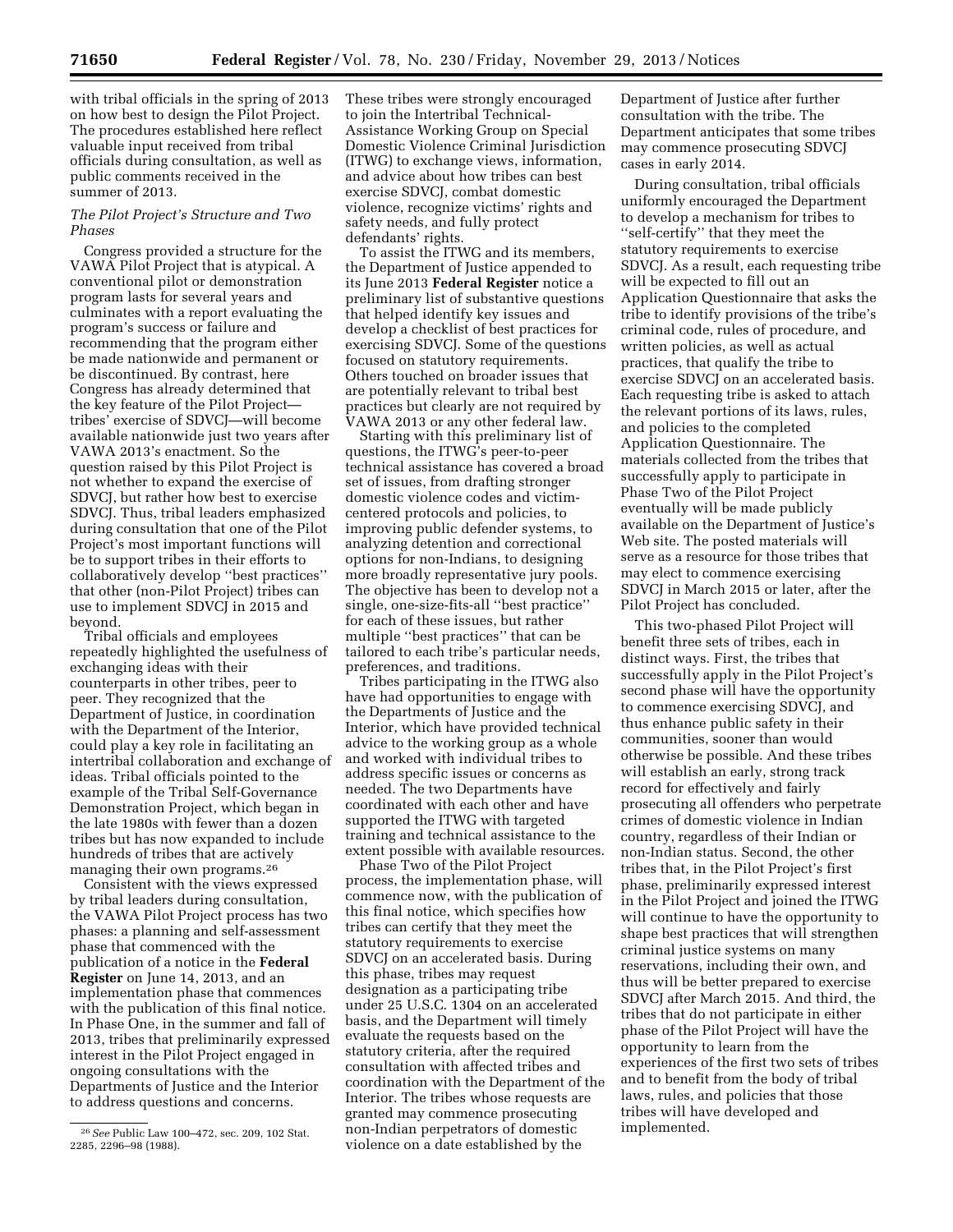# *Phase One: Ongoing Consultation, Preliminary Expressions of Interest, and the Intertribal Technical-Assistance Working Group*

In the weeks following the Department's June 2013 **Federal Register** notice, 39 tribes submitted preliminary expressions of interest in the Pilot Project. A tribe that submitted a preliminary expression of interest during Phase One is not obligated during Phase Two to submit a request for designation as a participating tribe if the tribe decides to wait at least until March 7, 2015, to commence exercising SDVCJ. Conversely, a tribe that wishes during Phase Two to submit a request for designation as a participating tribe (so that it can commence exercising SDVCJ before March 7, 2015) need not have submitted a preliminary expression of interest during Phase One. However, submitting a preliminary expression of interest as early as possible facilitated the Justice Department's efforts to provide timely information to the tribe, to address issues of unique concern to the tribe, and to identify, in coordination with tribal officials, those areas where the tribe might benefit from technical assistance.

Each of the 39 tribes authorized at least one person to represent the tribe on the ITWG. The tribes' representatives on the ITWG included tribal leaders, tribal judges, tribal attorneys, prosecutors, victim advocates, victim service providers, police officers, and court administrators.

The Department of Justice asked particular Justice and Interior Department employees and non-federal experts (including persons affiliated with national intertribal organizations) to participate in ITWG meetings as observers or subject-matter experts who could provide technical assistance. But the tribal representatives were always free to meet without any federal employees present. And tribal members of the ITWG could informally exchange written drafts of tribal criminal code provisions, tribal rules of procedure, tribal policies, and other tribal best practices, with or without sharing these drafts with the federal employees. The lead organizations providing technical assistance to the ITWG have been the National Congress of American Indians (NCAI), the Tribal Law and Policy Institute (TLPI), and the National Council of Juvenile and Family Court Judges (NCJFCJ).

The full ITWG has held two in-person meetings, in South Carolina on August 20 and 21, 2013, and in North Dakota on October 29 and 30, 2013. And the

ITWG or its subcommittees have met by conference call seven times, on July 19, August 5, September 10, September 20, October 4, October 8, and October 10, 2013. A Tribal Code Development Subcommittee has developed a checklist that tribes can use as a tool to assess their compliance with federal requirements and readiness to exercise SDVCJ. The ITWG has also conducted Webinars and special sessions focusing on particular issues such as jury selection and indigent defense. On September 13, 2013, the Center for Jury Studies, a project of the National Center for State Courts, presented a Webinar on the fair cross section requirement, and a second Webinar on jury selection has been scheduled. The ITWG's Public Defender Advisory Group (PDAG) conducted its first of four planned Webinars, on competency of defenders and the timing of their appointment, on September 27, 2013. PDAG's upcoming Webinars will cover models for quality assurance and training of conflict attorneys; standards for defining indigency; and investigation services and caseload and workload standards. A series of Webinars on victims' rights will commence this fall.

Regional offshoots of the ITWG have also sprouted. For example, on September 5, 2013, ITWG members and other tribes from Oklahoma gathered in Okmulgee to discuss VAWA implementation in the unique context of Oklahoma. And NCAI sponsored breakout sessions for ITWG members and other tribes interested in VAWA implementation at their Mid-Year Conference in Reno, Nevada, on June 24, 2013, and at their 70th Annual Convention in Tulsa, Oklahoma, on October 15, 2013.

ITWG meetings will proceed into Phase Two, to continue identifying, documenting, and disseminating best practices that can be replicated by other tribes, and to help collect data and assess the Pilot Project tribes' efforts to exercise SDVCJ, combat domestic violence, recognize victims' rights and safety needs, and fully protect defendants' rights. Alongside this intertribal work, the Department of Justice recognizes the importance of the government-to-government relationship that exists between the United States and each individual tribe. During Phase One, some tribes engaged in one-on-one discussions with the Department of Justice or the Department of the Interior about training, technical assistance, and issues unique to that tribal government. Both Departments look forward to further one-on-one consultations during Phase Two.

## *Phase Two: Tribal Requests and the Application Questionnaire*

With Phase Two of the Pilot Project now beginning, tribes may request designation as participating tribes that may commence exercising SDVCJ on an accelerated basis. It is important to note that the statute does not set the number of tribes that can participate in the Pilot Project and exercise SDVCJ on an accelerated basis, though it does limit the Pilot Project to just two years, effectively ending in March 2015. After that time, any tribe that determines it meets the statutory requirements and wishes to exercise SDVCJ may do so without the involvement of the Department of Justice.

During the course of the Pilot Project, however, section 908(b)(2)(B) of the statute authorizes the Department of Justice to grant a request only after concluding that the requesting tribe's criminal justice system ''has adequate safeguards in place to protect defendants' rights, consistent with [25 U.S.C. 1304].'' Tellingly, Congress did not restrict the Department's purview to the rights of defendants specified in subsection 1304(d), but rather demanded consistency with all subsections of section 1304. The statute thus requires the Department to consider how the tribe plans to comply with the entirety of section 1304, focusing (though not exclusively) on the specific defendants' rights enumerated in subsection 1304(d).

The Attorney General is required to exercise his discretion in the Pilot Project process, as the statute states that he ''may'' (not ''shall'') grant a qualifying tribe's request. In exercising his discretion, the Attorney General will be bound by the text of section 1304 and guided by the section's broader purposes: to decrease domestic violence in Indian country, to strengthen the capacity of Indian tribes to exercise their inherent sovereign power to administer justice and control crime, and to ensure that perpetrators of domestic violence are held accountable for their criminal behavior.

To address the overwhelming preference for a self-certification process that tribal leaders and experts expressed during consultation and in public comments, and to facilitate moving quickly during the Pilot Project's twoyear window while fulfilling the Attorney General's statutory duty, the Department will ask each requesting tribe to provide certified answers to a list of detailed questions about the various safeguards that the tribe has put in place to protect defendants' rights. The Application Questionnaire,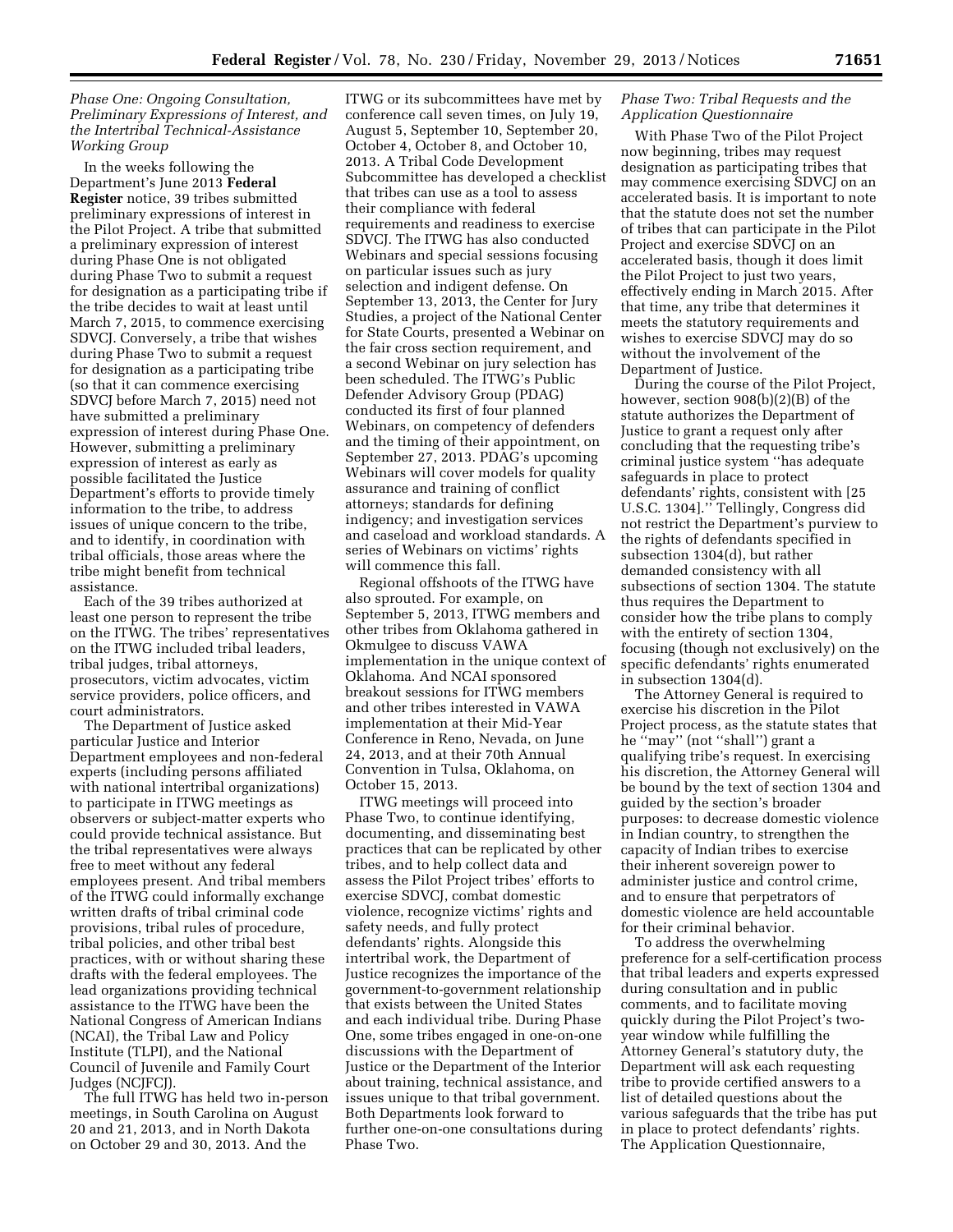appended to this final notice, is informed by comments that the public submitted in response to the June 2013 **Federal Register** notice and by lessons learned through the ITWG process.

The Application Questionnaire will need to be completed and certified as accurate by the tribe's chief executive, judicial, and legal officers. To provide an adequate basis for the Justice Department to make the determination demanded by the statute, the questions are comprehensive and detailed. The bulk of the questions likely can be answered with a single sentence or a simple ''yes'' or ''no,'' supplemented with applicable excerpts from the tribe's laws, rules, or policies. This way, the Questionnaire attempts to put as little burden as possible on tribal officials and employees, while addressing the Department's need for sufficiently detailed information to perform its statutory responsibility. The Application Questionnaire also may help a tribe assess its own criminal justice system's readiness to exercise SDVCJ.

The completed, certified Application Questionnaire will serve as the tribe's formal request to be designated as a participating tribe that can exercise SDVCJ on an accelerated basis under the Pilot Project. The Department will give the same priority consideration to any tribal request that it receives within 30 days after publication of this final notice in the **Federal Register**, regardless of the precise date within that initial 30-day period on which a tribe makes its request. The Department also will consider any tribal request received before March 7, 2015. And the Department will consider Phase Two requests from both ITWG members and nonmembers.

# *Phase Two: The Federal Response to Tribal Requests*

Once the Department of Justice has received a requesting tribe's complete, certified Application Questionnaire, including attached excerpts of tribal laws, rules, and policies, the Department will take the following eight steps.

First, the requesting tribe's entire application will be shared with relevant components of the Department of Justice, including any U.S. Attorney's Office with jurisdiction over the tribe's Indian country, and relevant components of the Department of the Interior, including the Office of the Assistant Secretary of the Interior– Indian Affairs; the Office of the Solicitor of the Interior; and the Bureau of Indian Affairs' Office of Justice Services (BIA– OJS).

Second, the Justice Department will post a notice on its Tribal Justice and Safety Web site (*[http://www.justice.gov/](http://www.justice.gov/tribal/) [tribal/](http://www.justice.gov/tribal/)*) indicating that the tribe has submitted a request in Phase Two of the Pilot Project. This notice will announce an expedited telephonic consultation for officials of federally recognized Indian tribes who wish to comment on the request, as well as an expedited deadline and instructions for submitting written comments. As required by VAWA 2013's section 908(b)(2)(B), the Justice Department will consult with elected and duly appointed officials of affected tribes, on an expedited basis, consistent with applicable Executive Orders, Presidential Memoranda, and Department policy statements on tribal consultation.

Third, generally working through the requesting tribe's authorized point of contact (POC), as identified in the tribe's Application Questionnaire, the Justice Department may make follow-up inquiries about the tribe's criminal justice system.

Fourth, personnel from the Departments of Justice and the Interior will coordinate in reviewing the requesting tribe's application. They also may consider relevant information obtained in other contexts, including grant applications, such as the tribe's prior Coordinated Tribal Assistance Solicitation (CTAS) applications, and any tribal-court review that BIA–OJS has conducted under 25 U.S.C. 3612.

Fifth, if needed and if funding is available, the Department may provide appropriate training or technical assistance to a tribe. The Department may also offer specific training and technical assistance to address particular needs through the National Indian Country Training Initiative or through the Department's grant-making components (the Office of Justice Programs (OJP), the Office on Violence Against Women (OVW), and the Office of Community-Oriented Policing Services (COPS)); coordinate with the Department of the Interior's Office of Justice Services (BIA–OJS) to identify and arrange training and technical assistance specific to the tribe's needs; and work with the ITWG to identify other tribal or intertribal resources that may assist the tribe. After receiving training or technical assistance, a tribe may elect to prepare and submit a revised request.

Sixth, Justice Department personnel will recommend to the Associate Attorney General whether the requesting tribe should be designated as a participating tribe under 25 U.S.C. 1304 on an accelerated basis. This recommendation will turn on whether

the requesting tribe's criminal justice system has adequate safeguards in place to protect defendants' rights, consistent with all subsections of 25 U.S.C. 1304. The Department's Office of Tribal Justice (OTJ) will inform the tribe's POC of the recommendation.

Seventh, if the recommendation is positive, the Department of Justice will consult with the requesting tribe to establish a date on which the tribe may commence exercising SDVCJ. The commencement date may be conditioned on the tribe receiving certain additional training or technical assistance or taking certain steps, such as notifying the public when the tribe will start exercising SDVCJ.

Eighth, if the Department of Justice and the tribe can reach agreement on a starting date and conditions (if any), the Associate Attorney General, exercising discretion delegated by the Attorney General, may designate the tribe as a participating tribe under 25 U.S.C. 1304 on an accelerated basis. The Department will publish notice of the designation on the Department's Tribal Justice and Safety Web site (*[http://www.justice.gov/](http://www.justice.gov/tribal/) [tribal/](http://www.justice.gov/tribal/)*) and in the **Federal Register**. The Department also will publish on its Web site the tribe's final Application Questionnaire, including attached excerpts of or links to tribal laws, rules, and policies.

## **3. Discussion of Public Comments on the June 2013 Notice**

In response to the notice published on June 14, 2013, *see* Pilot Project for Tribal Jurisdiction Over Crimes of Domestic Violence, 78 FR 35961 (June 14, 2013), with a comment period through September 12, 2013, the Department of Justice received eight sets of comments: six from tribal governments or officials and two from national intertribal organizations. All comments have been considered in preparing this final notice. Set forth below is a summary of the comments, organized by topic, and the Department's responses to them.

# *The Intertribal Technical-Assistance Working Group (ITWG)*

*Comments:* Nearly all the commenters applauded the creation of the ITWG, the speed with which its work got underway, the dedication and seriousness of its tribal members, and the support that the Departments of Justice and the Interior have provided. Three commenters urged the Department of Justice to continue supporting the ITWG and its planning and information-sharing functions at least into Phase Two and perhaps beyond.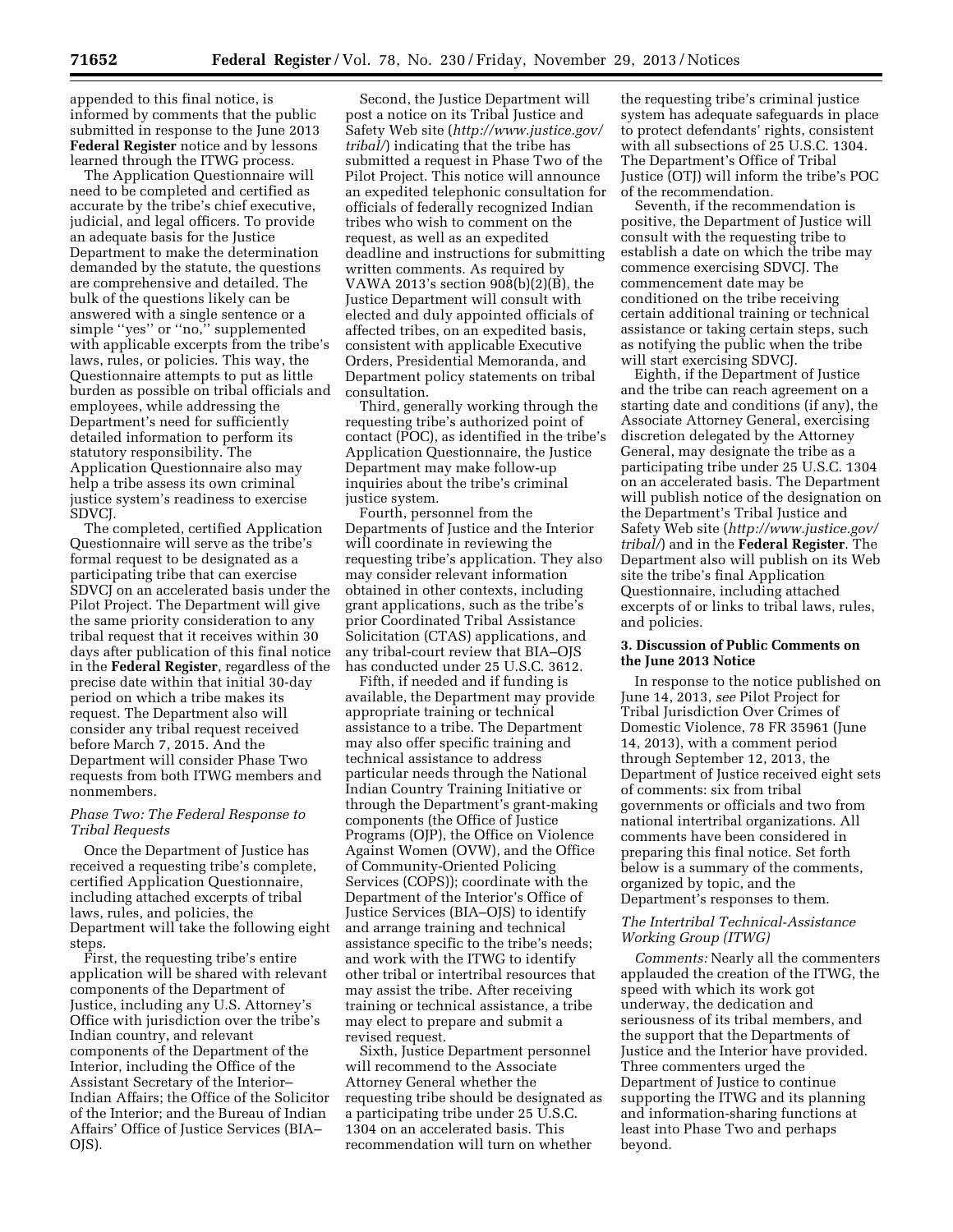*Response:* At least until early 2015, the Departments of Justice and the Interior will continue to support the ITWG with training and technical assistance to the extent possible with available resources and to participate in ITWG meetings as observers or subjectmatter experts if the tribal representatives so request.

## *Key Features of the June 2013 Notice*

*Comments:* Two commenters stated that the statutory background in the Department's June 2013 **Federal Register** notice helped illuminate underlying constitutional and legal issues, historical context, the importance of inherent tribal sovereign authority, tribal governments' concern for public safety, and Congress's intent in enacting VAWA 2013's tribaljurisdiction provisions. Most commenters stated that the extensive preliminary list of questions appended to that notice has been a useful tool for tribes as they assess their readiness to implement SDVCJ and consider amending their codes. One commenter, however, expressed concern that the way some questions were framed presumed that tribes were inadequately protecting important rights and thus understated the readiness and sophistication of many tribal court systems.

*Response:* The statutory background section of this final notice largely mirrors its counterpart from the June 2013 notice. The Department believes that the lengthy set of questions appended to the June 2013 notice has generally proved to be helpful to the ITWG and its members and was predicated on the well-founded assumption, grounded in decades of experience by the Departments of Justice and the Interior, that many tribal justice systems are sophisticated, fair, and fully capable of safeguarding the rights of all criminal defendants, Indian and non-Indian alike.

## *Government-to-Government Consultation, Apart From the ITWG*

*Comments:* Four commenters asked the Department to remain available for one-on-one consultation with any tribe that wishes to have the Department preliminarily review proposed revisions to the tribe's codes and procedures before the tribe undertakes the potentially time-consuming process of tribal community engagement and tribal-council approval or submits an application in Phase Two.

*Response:* Upon request from a tribe, the Departments of Justice and the Interior will continue to engage in oneon-one, government-to-government

consultation to address a tribe's questions and concerns and, to the extent possible with available resources, to provide the training and technical assistance that the tribe's officers, employees, or contractors need before the tribe commences exercising SDVCJ.

# *Funding for Tribal Criminal Justice Systems*

*Comments:* One commenter asked the Departments of Justice and the Interior to make funds available for contracting with special prosecutors and defense attorneys, and also noted the need for federal funding to provide training, technical assistance, data collection, and evaluation of tribes' criminal justice systems. Another commenter emphasized that, while the lack of federal funding makes the provision of tribal-court services more difficult, it does not actually endanger justice.

*Response:* The Departments of Justice and the Interior have been, and will continue, providing training, technical assistance, and other support for tribal justice systems with available resources. Under VAWA 2013, Congress has authorized funds to provide grants to tribal governments for various purposes, including prosecution and indigent defense counsel, and also to provide training, technical assistance, data collection, and evaluation of tribes' criminal justice systems. The Department of Justice will continue to evaluate what resources can be made available for these purposes.

## *Speed and the Need To Review Tribes' Criminal Justice Systems*

*Comments:* Five commenters acknowledged that the Department must thoroughly evaluate each tribe's application, as Congress has given the Department the responsibility to determine whether the requesting tribe's criminal justice system has adequate safeguards in place to protect defendants' rights. But these and other commenters also urged the Department to continue on an expedited path and avoid getting bogged down in a lengthy or cumbersome process. As one commenter put it, tribal governments need to have their applications granted, so that they can ''proceed with the important work of protecting their Native sisters, mothers, and daughters.'' Another commenter noted that some tribes would not be ready to submit an Application Questionnaire immediately upon publication of this final notice and specifically called for a one-month limit, from the date an application is received to the date it is granted or denied, to ensure that the Pilot Project would not expire before those tribes

have had an opportunity to prosecute SDVCJ cases.

*Response:* Given the short time that Congress allotted, the Pilot Project's effectiveness depends in part on a speedy federal process for reviewing tribal applications. However, the Department takes very seriously its statutory responsibilities (1) to ensure that each tribe that exercises SDVCJ on an accelerated basis under the Pilot Project has adequate safeguards in place to protect defendants' rights, consistent with 25 U.S.C. 1304, and (2) to consult with affected tribes, and therefore believes that some applications will necessarily take longer than a month to properly review.

## *The Nature of the Federal Process for Reviewing Tribal Applications*

*Comments:* Most commenters encouraged a flexible, collaborative process for Pilot Project approval, guided by respect for the government-togovernment relationship between two sovereigns and deference to tribal selfgovernance and self-determination, rather than a process that would be paternalistic, bureaucratic, burdensome, or resource-sapping.

*Response:* The Department accepts these comments and has incorporated and will continue to incorporate—these concepts in the approval process.

*Comments:* One commenter requested clear and specific standards that the Department will use when reviewing a tribe's Application Questionnaire and determining whether the tribe may commence exercising SDVCJ under the Pilot Project, so that tribes will know precisely what information would constitute an adequate response to each question in the Application Questionnaire. The commenter expressed concern that tribes not be ''arbitrarily'' prevented from exercising SDVCJ at the earliest possible date.

*Response:* The Department believes that this final notice sets forth clear standards grounded in the plain text of the new statute. Any effort to provide more detailed, precise, proscriptive guidance would, in the Department's view, disrespect tribal discretion and undercut the flexibility to which each tribe, as a sovereign exercising its inherent authority, is entitled.

*Comment:* One commenter stated that no tribe should have to go through multiple rounds of corrections and therefore, if an application is rejected, the Department should at the time of rejection clearly and completely explain the application's deficiencies that will need to be addressed in order to approve a revised application.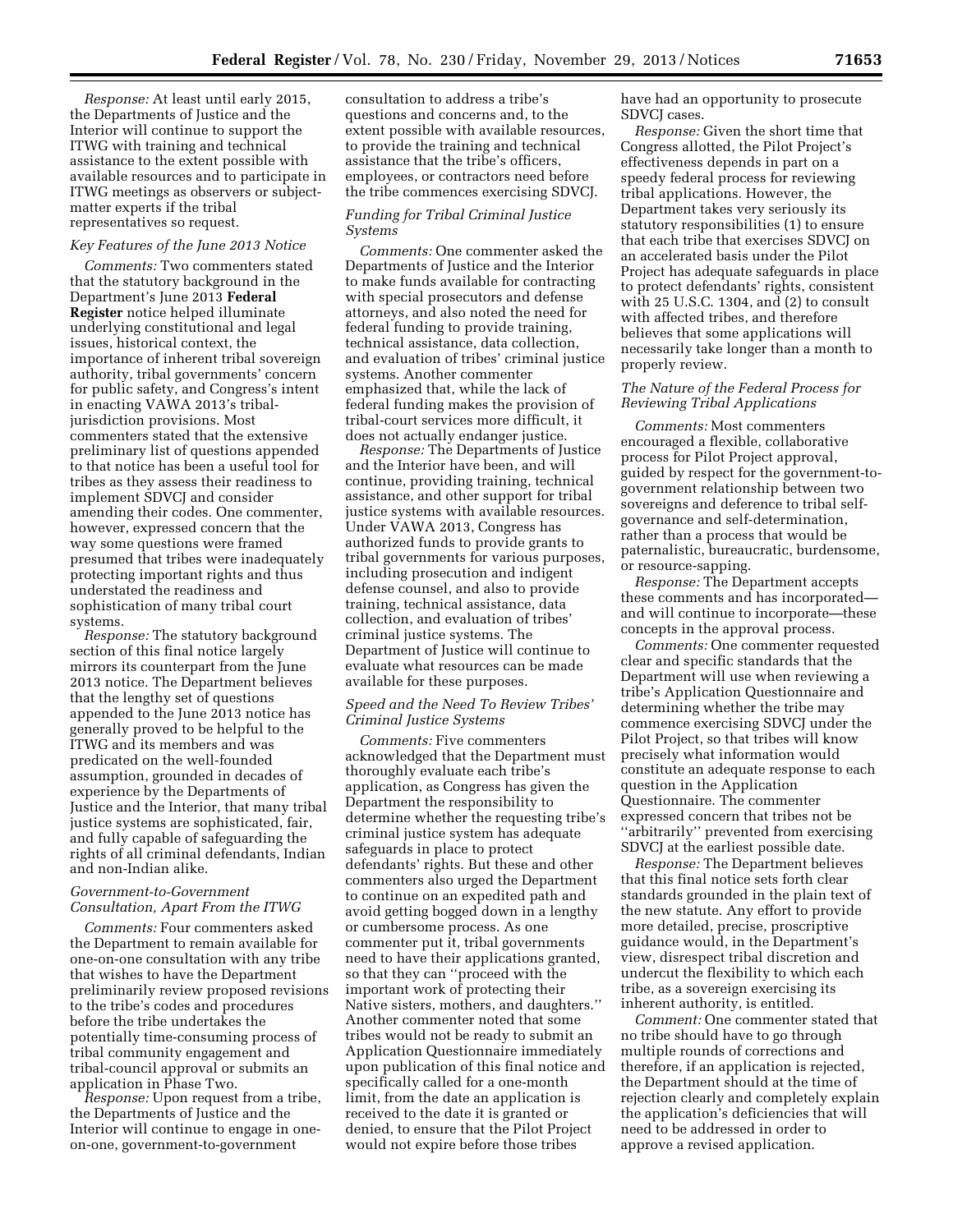*Response:* The Department will strive to inform the tribe clearly, completely, and reasonably promptly of any deficiencies in its initial application.

*Comments:* One commenter suggested that the Department provide technical assistance to any tribe whose Application Questionnaire shows that the tribe's criminal justice system does not meet VAWA 2013's requirements, just as it would to a tribe that requests technical assistance prior to submitting an Application Questionnaire. Another commenter stated that, if the Department finds that a tribe does not meet at least one of VAWA 2013's requirements, the tribe should be allowed to rectify the situation instead of the Department's denying the application.

*Response:* The Office of Tribal Justice (OTJ) will inform the tribe's POC of the initial recommendation from Justice Department personnel. Receiving an initially negative response will not bar a tribe from submitting a revised request at any time during Phase Two of the Pilot Project. Moreover, if funding is available, the Department may provide appropriate training or technical assistance to the tribe, which may enable the tribe to prepare and submit a revised request. The Department may also offer specific training and technical assistance to address particular needs through the National Indian Country Training Initiative or the Department's grant-making components (OJP, OVW, and COPS); coordinate with the Department of the Interior's Office of Justice Services (BIA–OJS) to identify and arrange training and technical assistance specific to the tribe's needs; and work with the ITWG to identify other tribal or intertribal resources that may assist the tribe. After receiving training or technical assistance, a tribe may elect to prepare and submit a revised request.

*Comment:* One commenter asked the Department to approve a tribe's application if its only deficiency is that the Secretary of the Interior has not yet approved changes that the tribe has made to its ordinances or codes in order to comply with VAWA 2013's requirements. The commenter also asked the Justice Department to encourage the Department of the Interior to expedite the approval process for amendments to a tribe's ordinances and codes.

*Response:* If the sole deficiency in a tribe's application is that some of the safeguards that it has put in place to protect defendants' rights, consistent with 25 U.S.C. 1304, depend on tribal code amendments that are not yet effective because they have not yet been approved by the Secretary of the Interior, the Department of Justice would likely so inform the tribe, condition the tribe's commencement date for exercising SDVCJ on Secretarial approval of the tribal code amendments, and encourage the Department of the Interior to expedite the approval process.

# *Types of Questions on the Application Questionnaire*

*Comments:* Six commenters suggested that the Application Questionnaire focus on the required elements under VAWA 2013. Most of them noted that the preliminary list of discussion questions appended to the Department's June 2013 notice, while helpful to the tribes in reviewing and internally assessing their own domestic violence efforts, focused on promoting tribal best practices rather than on revising tribal codes and procedures to satisfy VAWA 2013, and thus was too long and cumbersome to serve as a model for the Application Questionnaire. Three commenters encouraged the inclusion, after the mandatory questions, of some optional questions regarding best practices (e.g., whether the tribe has a victims' rights code) and noted that the answers to these optional questions could benefit other tribes. One commenter suggested that questions be designed to trigger very short answers, and three commenters suggested that short answers could be supplemented by attaching provisions from tribal codes and procedures.

*Response:* The Department accepts these comments.

*Comment:* One commenter suggested creating two options for federal approval of a tribe's request: one option would allow a more streamlined approach for tribes that are ''ready now'' to commence exercising SDVCJ; the second option could apply to those tribes that may require additional technical assistance.

*Response:* The Department rejects this comment and believes that, although each tribe's criminal justice system is different and has unique strengths and weaknesses, all tribes seeking to commence exercising SDVCJ on an accelerated basis under the VAWA Pilot Project should start on an equal footing and be subject to consistent procedures and standards. Indeed, the central purpose of the Application Questionnaire is to determine which tribes are currently ''ready'' to exercise SDVCJ. Prematurely designating some tribes as ''ready'' and then exempting them from the requirement to complete the Application Questionnaire would be fundamentally unfair.

*Comment:* One commenter requested that the Application Questionnaire avoid any question that inadvertently might compromise the attorney-client privilege between the tribal council and its attorneys by eliciting commentary supporting tribal code revisions made in response to VAWA 2013.

*Response:* Answering the Application Questionnaire will not require the tribe to compromise, jeopardize, or waive its attorney-client privilege.

## *Specific Topics Potentially Covered by the Application Questionnaire*

*Comments:* Three commenters suggested that the Application Questionnaire include questions on tribal criminal offenses for domestic violence, dating violence, and violations of protection orders; non-Indian defendants' ties to the tribe; indigent defense counsel; licensed defense attorneys; public availability of tribal laws, including codes, regulations, rules, and interpretive documents; records of criminal proceedings; notification of federal habeas rights; the fair cross section requirement for jury pools (including a copy or description of a jury selection plan); and legal training and licenses for judges presiding over criminal proceedings.

*Response:* The Department largely accepts these comments, as the Application Questionnaire touches on all these topics, consistent with the plain text of 25 U.S.C. 1304.

*Comment:* One commenter asked the Department to provide further guidance on how jury pools can reflect a ''fair cross section of the community'' in the context of ''checker-boarded'' Indian country, where a tribe's trust lands and restricted allotments are scattered across vast territory. This commenter also requested further guidance on how a tribe can enforce jury summonses on the non-Indian population in such circumstances.

*Response:* To the extent possible with available resources, the Departments of Justice and the Interior will continue providing training and technical assistance on these issues, both directly to individual tribes and through the ITWG.

*Comment:* One commenter stated that questions about venire statistics could require a tribe to review court files and summonses issued and responded to, and then enter that information into a database—a potentially expensive, burdensome process.

*Response:* Although a tribe may want to collect or evaluate such data once it commences exercising SDVCJ, it need not do so before completing the Application Questionnaire.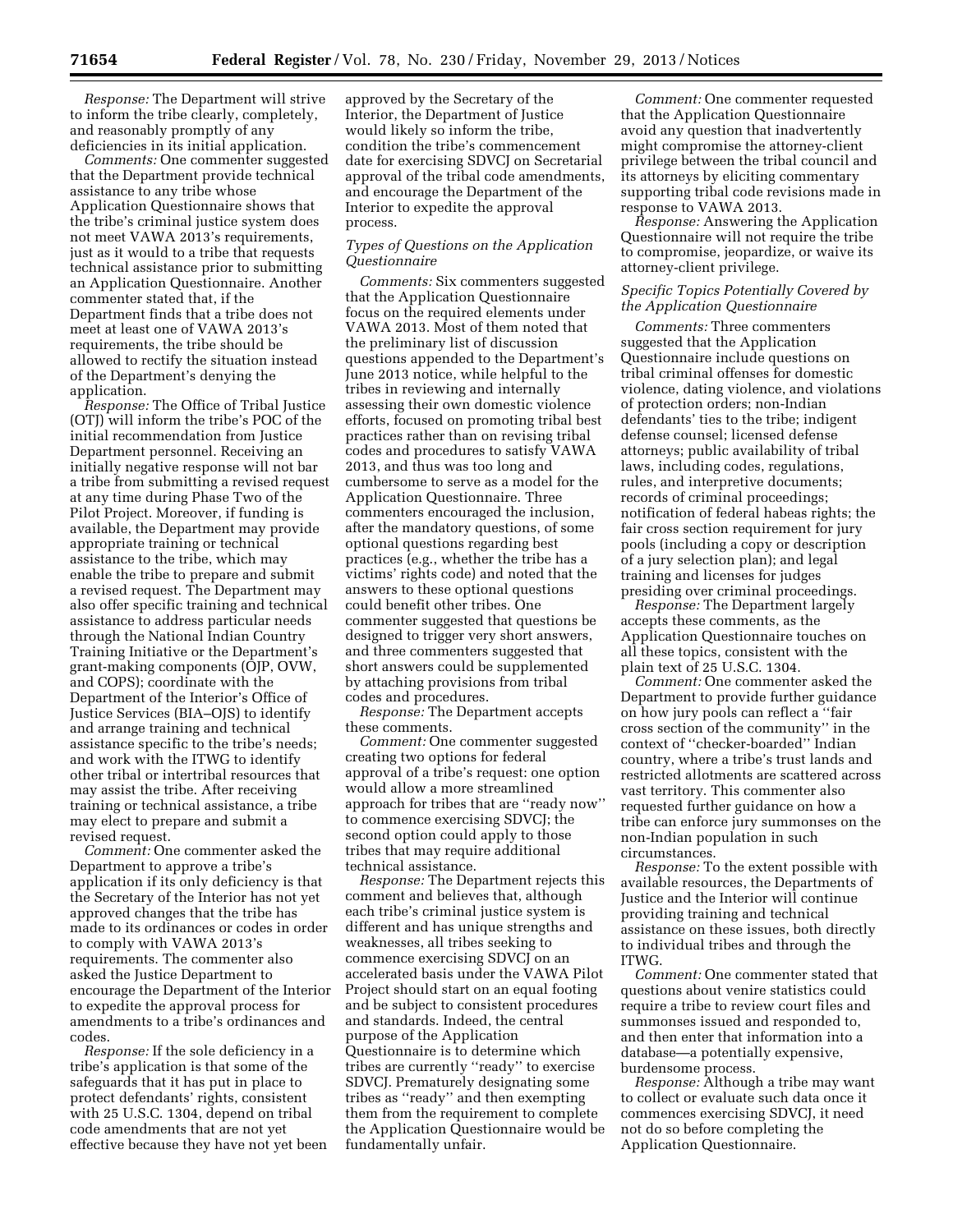*Comment:* One commenter opposed Application Questionnaire questions about individual judges' and attorneys' qualifications, especially for larger tribes that use rotating appointed counsel from the bar membership for indigent defense. The commenter also noted that changes in personnel could render the answers inaccurate. The commenter recommended focusing instead on the tribe's process for hiring or appointing judges and attorneys.

*Response:* The Application Questionnaire directly asks the tribe how it will safeguard defendants' rights to licensed indigent defense counsel and law-trained, licensed judges. And the Application Questionnaire also asks, in the context of anticipated SDVCJ cases during the Pilot Project, for a list of all jurisdictions where each indigent defense attorney is licensed to practice law, a list of all jurisdictions where each judge presiding over an SDVCJ proceeding is licensed to practice law, and a brief description of each judge's legal training to preside over criminal proceedings. To the extent that changes in personnel render the answers incomplete or inaccurate during the Pilot Project (i.e., prior to March 7, 2015), the tribe's authorized point of contact (POC) will have the responsibility to provide the Department with updated information.

*Comment:* One commenter expressed concern about the Departments of Justice and the Interior holding tribal judges to higher standards than state judges or holding tribal indigent defense counsel to higher standards than state indigent defense counsel. The same commenter stated that the level of practice within the tribal courts, as to both the judges and the attorneys, often exceeds that found in state courts.

*Response:* The Department believes that, in many tribal criminal justice systems, the judges' and defense attorneys' licenses, legal training, and experience will compare favorably to those of the state or local judges and defense attorneys who participate in similar criminal proceedings in cases arising in or near the tribe's Indian country. The tribal courts' application of the federal statutory rights described in 25 U.S.C. 1304(d) should be comparable to state courts' application of the corresponding federal constitutional rights in similar cases.

*Comment:* One commenter objected to the Application Questionnaire asking for an accounting of the tribe's compliance with ICRA, as that would call for a lengthy, burdensome dissertation on tribal governance and constitutional law. The commenter stated that most tribes have either two

or three independent branches of government, each with its own responsibilities for protecting individuals' rights. Furthermore, the commenter suggested that ICRA violations by tribal police or tribal prosecutors that were subsequently corrected, perhaps by the tribal courts themselves, should not disqualify a tribe from participating in the Pilot Project.

*Response:* The Application Questionnaire does not call for a lengthy or burdensome dissertation on tribal governance and constitutional law. But it does require the tribe to certify and demonstrate that the tribe's criminal justice system has adequate safeguards in place to protect all applicable rights of defendants under ICRA, as amended.

*Comment:* One commenter suggested that the Application Questionnaire ask whether the tribe's judiciary is independent, either statutorily or functionally.

*Response:* Although the Application Questionnaire does not include a question specifically focusing on the independence of the tribe's judiciary, several of its questions present an opportunity for the tribe to submit information and legal materials on the independence of the tribe's judiciary.

*Comment:* One commenter stated that the Application Questionnaire should not ask whether tribal law permits imprisonment for failure to pay a criminal fine because VAWA 2013 does not authorize such imprisonment of a non-Indian defendant.

*Response:* The Application Questionnaire does not include any question about imprisonment for failure to pay a criminal fine.

*Comment:* One commenter objected to the Application Questionnaire containing questions about the topics of ''tribal protection of victims' rights''; ''detention, corrections, probation, and parole"; "crime information databases"; and ''commencing to exercise SDVCJ,'' akin to the preliminary questions found at 78 FR 35973–74, although the commenter stated that these questions were useful for discussing the protection of victims and various administrative considerations. Another commenter asked the Department to omit from the Application Questionnaire any question about the tribe's capacity to access certain national crime information databases.

*Response:* The Application Questionnaire does not require answers to questions on these topics, but does allow each tribe, at its discretion, to provide additional information or legal materials relevant to these or other topics that may be helpful in addressing the tribe's readiness to commence

exercising SDVCJ on an accelerated basis while protecting defendants' rights, consistent with 25 U.S.C. 1304.

*Comment:* One commenter asked the Department to provide further guidance on how non-Indians may be detained and which parties will be responsible for health care for incarcerated non-Indian offenders.

*Response:* To the extent possible with available resources, the Departments of Justice and the Interior will continue providing training and technical assistance on these issues, both directly to individual tribes and through the ITWG.

*Comment:* One commenter opposed requiring Pilot Project tribes to collect and analyze data on the tribe's SDVCJ cases, even if such statistics would be useful in reducing domestic violence or providing victim services.

*Response:* The Department will not require Pilot Project tribes to collect or analyze data on SDVCJ cases, but tribes are free to do so either on their own or in collaboration with other tribes through the ITWG.

*Comment:* One commenter asked the Department to include in the Application Questionnaire a question about whether, how, and by what amount VAWA 2013 implementation will cause increases in costs and budgets for tribal courts, prosecution, defense attorneys, and tribal police.

*Response:* The final question in the Application Questionnaire invites tribes, at their discretion, to address any pertinent topic that the tribe would like the Departments of Justice and the Interior to consider when reviewing the tribe's Application Questionnaire. So a tribe is free to submit information about costs and budgets, if it so chooses.

# *Tribal Self-Certification and the Application Questionnaire*

*Comments:* Most commenters stated that the approval process should focus on ''self-certification,'' with a straightforward tribal government certification of well-known criminalprocedure standards. This approach was commended because there is limited time left within the two-year Pilot Project period, because the individuals working in or with the tribal justice system on a daily basis are best positioned to evaluate the adequacy of its safeguards to protect defendants' rights, because those same individuals have a great incentive to avoid adverse findings in federal habeas proceedings, and also because self-certification promotes tribal self-determination and respects the tribes' inherent authority to exercise this criminal jurisdiction.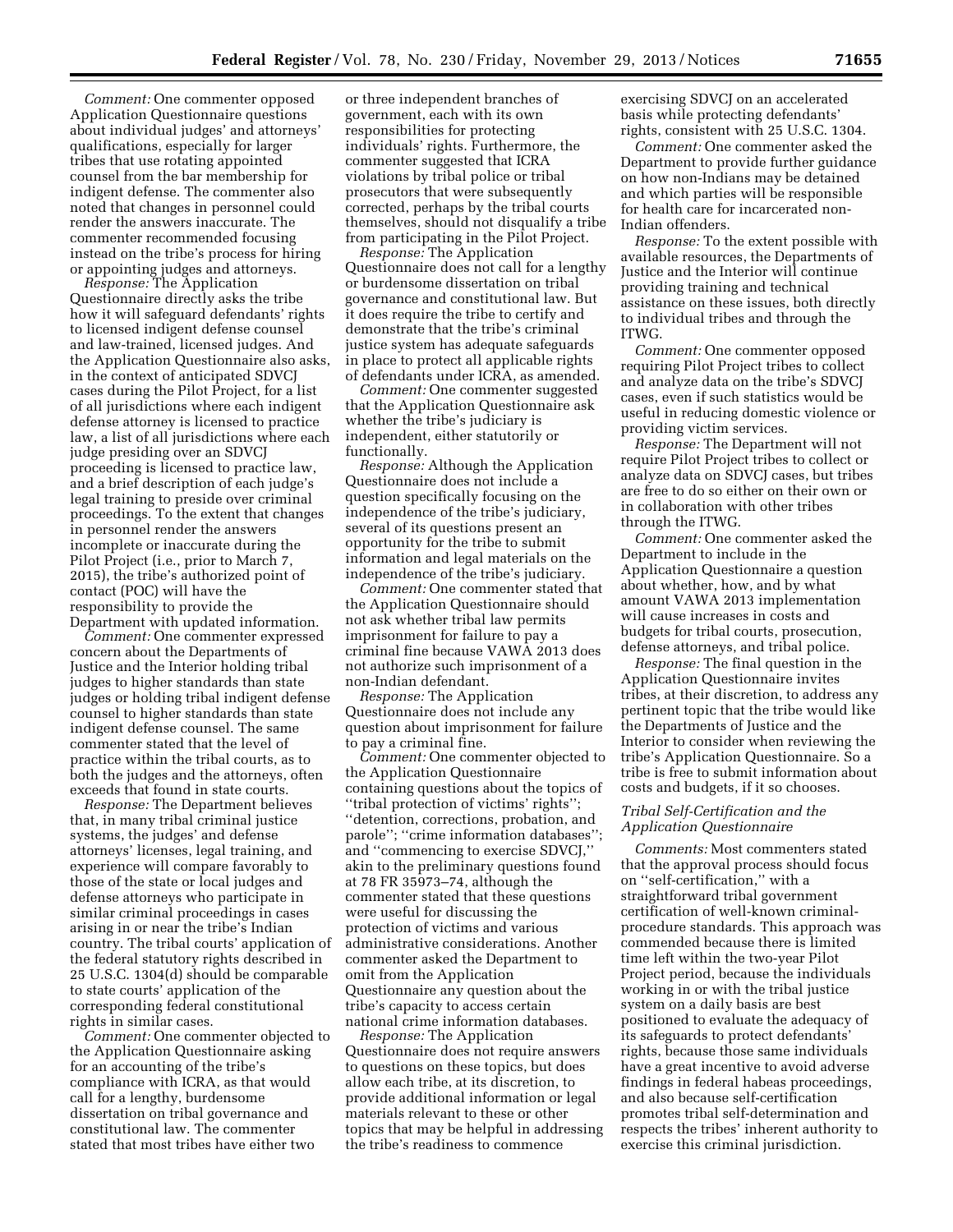*Response:* Tribal self-certification is a central feature of the procedures established by this final notice. The Application Questionnaire must be certified as complete and accurate by the tribe's chief executive, judicial, and legal officers. Furthermore, each of these officers must certify that he or she has read the Indian Civil Rights Act, as amended by TLOA and VAWA 2013, and that the tribe's criminal justice system has adequate safeguards in place to protect defendants' rights, consistent with 25 U.S.C. 1304.

*Comment:* One commenter suggested that, to ensure accurate information and minimize potential delays, the Department should rely on the tribe's designated point of contact, who could be a tribal leader, a tribal chief judge, a tribal attorney, or another tribal governmental official.

*Response:* The Application Questionnaire requires the tribe's governing body to authorize one person to serve as the tribe's point of contact (POC) with the Department of Justice for purposes of the VAWA Pilot Project. The POC, who can be the tribe's chief executive, judicial, or legal officer, or some other person chosen by the tribe's governing body, should make best efforts during the Pilot Project to promptly answer written or oral questions from the Departments of Justice and the Interior about the tribe's criminal justice system; update any answers to the Application Questionnaire if they become incomplete, inaccurate, or outdated; fix any omissions in the Application Questionnaire; and submit to the Department of Justice any additions, deletions, or corrections to the Application Questionnaire.

# **4. Statutory and Executive Order Reviews**

### *General Disclaimers*

This final notice is not intended to, and does not, create any right or benefit, substantive or procedural, enforceable at law or in equity by any party in any matter, civil or criminal, against the United States, its departments, agencies, or entities, its officers, employees, or agents, or any other person, nor does this final notice place any limitations on otherwise lawful litigative prerogatives of the U.S. Department of Justice.

Furthermore, nothing in this final notice shall be construed to (1) encroach upon or diminish in any way the inherent sovereign authority of each tribe over its own government, legal system, law enforcement, and personnel matters; (2) imply that any tribal justice system is an instrumentality of the

United States; or (3) alter the trust responsibility of the United States to Indian tribes.

# *Administrative Procedure Act*

This final notice concerns interpretive rules, general statements of policy, or rules of agency organization, procedure, or practice for purposes of the Administrative Procedure Act, and therefore notice and comment are not required under 5 U.S.C. 553(b)(A). Nonetheless, the Department of Justice published the June 2013 notice in the **Federal Register** and on the Department's Tribal Justice and Safety Web site for public comment, as well as to solicit preliminary expressions of interest in the Pilot Project.

# *Executive Order 13175—Consultation and Coordination With Indian Tribal Governments*

This final notice fully comports with Executive Order 13175 of November 6, 2000. Although it creates no new substantive rights and imposes no binding legal requirements, the final notice has tribal implications because it will have substantial direct effects on Indian tribes and their relationships with the Federal Government. The Department therefore has engaged in meaningful consultation and collaboration with elected and duly appointed tribal officials in developing this final notice.

More specifically, the Department of Justice organized and led two telephonic consultations with tribal leaders on how best to structure and implement the voluntary Pilot Project established under sections 904 and 908 of VAWA 2013. To facilitate the consultation and frame the discussion with tribal governments, in mid-April the Department circulated a six-page framing paper that presented background on the new law and raised a series of questions on specific issues relating to the Pilot Project.27 The first consultation was held on May 14, 2013, and the second on May 17, 2013. The Department also consulted members and representatives of the Attorney General's Tribal Nations Leadership Council on April 30, 2013.

On April 12, 2013, the Department participated in a hearing of the Indian Law and Order Commission on implementation of VAWA 2013 and the Pilot Project, held in conjunction with the Federal Bar Association's 38th Annual Indian Law Conference in New Mexico. In addition, the Department

held a series of informal consultations with tribal stakeholders, including calls with tribal judges and court personnel (on May 8, 2013); tribal prosecutors (May 13); tribal public defenders (May 2); federal public defenders (May 6); tribal in-house counsel (May 9); tribal victim advocates and victim service providers (May 1); and professors of Indian law (May 10). Finally, the Department received written comments from more than a dozen American Indian and Alaska Native tribes, members of the public, and intertribal organizations, including the National Congress of American Indians (NCAI), the National American Indian Court Judges Association (NAICJA), the National Association of Indian Legal Services (NAILS), and the Tribal Law and Policy Institute (TLPI).

During these consultations, some tribal officials expressed a desire to expedite the Pilot Project process, while other tribal officials asked the Department of Justice to engage in further tribal consultation before proceeding. Generally, there was a consensus that the main value of the Pilot Project would lie in (1) collaboration and information-sharing among the Pilot Project tribes; (2) flexible interaction between tribes and criminal justice experts at the Department of Justice and elsewhere; and (3) collecting the various tribal laws and procedures developed by the Pilot Project tribes that exercise SDVCJ on an accelerated basis and ''sharing that information forward'' with tribes that may implement VAWA 2013 and exercise SDVCJ after the Pilot Project is completed in March 2015.

There also was a strong consensus in favor of tribal ''self-certification''—that is, a process in which the requesting tribe provides brief written answers to detailed questions about its criminal justice system; the tribe's leader, attorney, and chief judge each certify the completeness and accuracy of the answers; and Justice Department personnel then rely principally on those answers and thus need to engage in only limited follow-up inquiries, rather than undertake extensive investigation and site visits. At the same time, tribal officials recognized that the Department of Justice has a responsibility to exercise due diligence in assessing tribes' capacities and therefore must at times review extrinsic evidence of tribes' compliance with the new federal law's requirements, including tribal constitutional provisions, tribal code provisions, tribal court rules, tribal administrative orders, tribal written policies, and tribal written procedures,

<sup>27</sup>U.S. Department of Justice, *Implementation of Sections 904 and 908 of the Violence Against Women Reauthorization Act of 2013* (Apr. 16, 2013).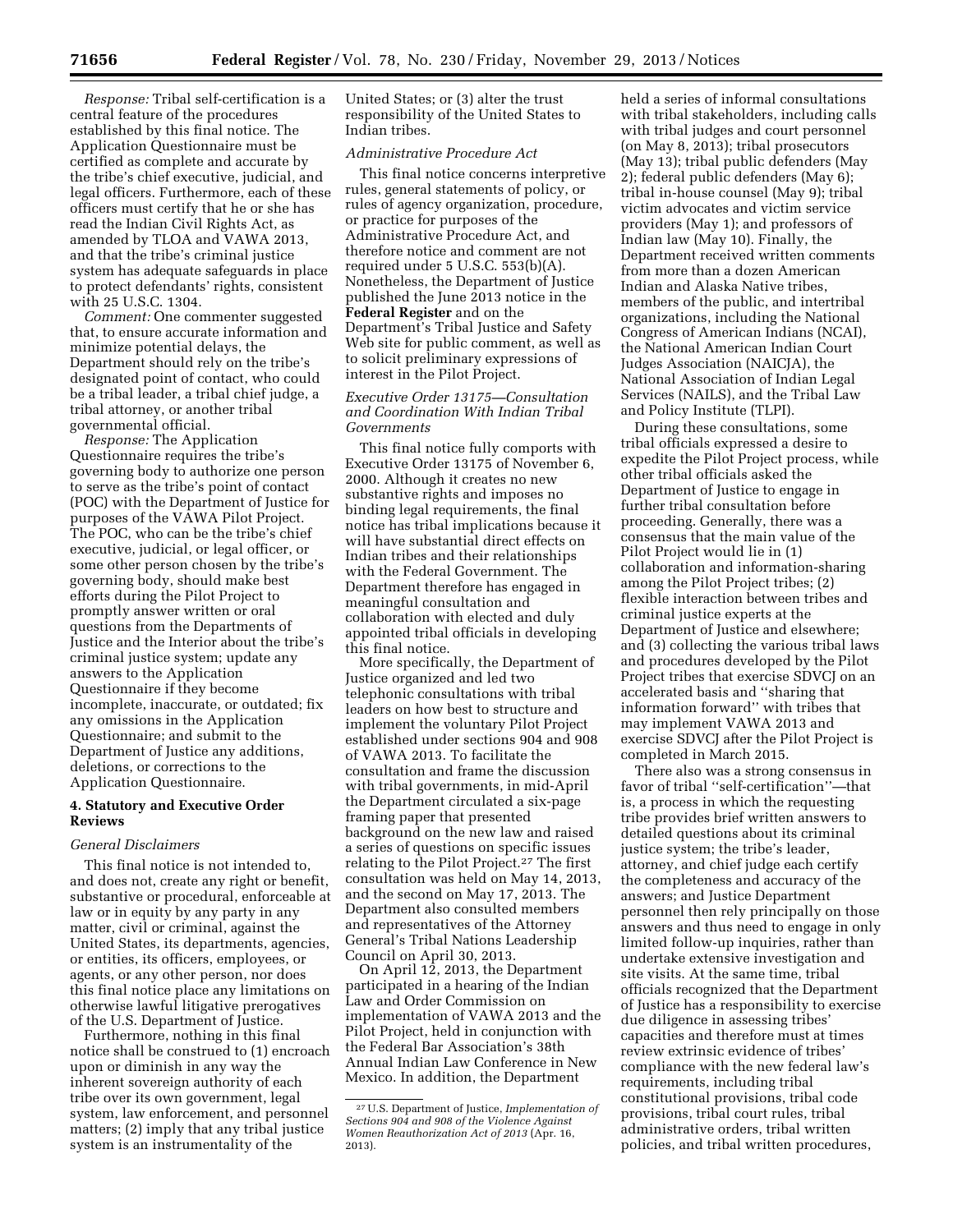as well as summaries of the qualifications of certain tribal staff.

During the five months following the Department's publication of the June 2013 notice in the **Federal Register**, informal tribal consultation has continued. First, the Departments of Justice and the Interior have received extensive advice and guidance from tribal officers, employees, experts, and consultants as part of the ITWG's collective deliberations. Second, on multiple occasions in the last five months, each Department has taken the opportunity to engage in one-on-one, government-to-government consultation on issues of unique concern to a particular tribal member of the ITWG.

The Department of Justice believes that this final notice addresses the key concerns that tribal officials highlighted at the tribal consultations in April and May 2013, at ITWG meetings during Phase One, in one-on-one, governmentto-government consultations during Phase One, and in public comments received in September 2013. The twophased structure is designed to move forward quickly with implementation, yet allow adequate time for deliberation and consultation. Phase One of the Pilot Project addressed the consensus about intertribal collaboration and information-sharing. Phase Two will allow that collaboration and information-sharing to continue and will put into effect the consensus about tribal self-certification, while also providing for necessary, targeted followup inquiries by the Department of Justice.

## *Executive Orders 12866 and 13563— Regulatory Planning and Review*

Because this final notice is not a ''significant regulatory action'' under Executive Order 12866 of September 30, 1993 (''Regulatory Planning and Review''), as amended, it is not subject to review under Executive Order 12866 or 13563.

# *Executive Order 13132—Federalism*

This final notice will not have substantial direct effects on the states, on the relationship between the national government and the states, or on the distribution of power and responsibilities among the various levels of government. Under 25 U.S.C. 1304(b)(2)–(3), a participating tribe may exercise SDVCJ only concurrently with the jurisdiction of the United States, of a state, or of both. The new law does not alter federal or state criminal jurisdiction. Therefore, in accordance with Executive Order 13132 of August 4, 1999, this final notice does not have sufficient federalism implications to

warrant the preparation of a federalism assessment.

## *Executive Order 12988—Civil Justice Reform*

This final notice meets the applicable standards set forth in section 3(a) and (b)(2) of Executive Order 12988 of February 5, 1996.

## *Regulatory Flexibility Act*

Because this final notice is not promulgated as a final rule under 5 U.S.C. 553 and was not required under that section to be published as a proposed rule, the requirements for the preparation of a regulatory flexibility analysis under 5 U.S.C. 604(a) do not apply. In any event, this final notice will not have a significant economic impact on a substantial number of small entities; thus, no regulatory flexibility analysis is required for that reason as well. *Id.* 605(b).

## *Unfunded Mandates Reform Act of 1995*

This final notice will not result in the expenditure by state, local, and tribal governments, in the aggregate, or by the private sector, of \$100 million or more in any one year, and it will not significantly or uniquely affect small governments. Moreover, becoming a participating tribe and exercising SDVCJ—whether as part of the Pilot Project between now and March 2015, or at any time after March 2015—are entirely voluntary. Therefore, no actions were deemed necessary under the provisions of the Unfunded Mandates Reform Act of 1995, Public Law 104–4.

## *Small Business Regulatory Enforcement Fairness Act of 1996*

Because this final notice is not a rule, it need not be reviewed under section 251 of the Small Business Regulatory Enforcement Fairness Act of 1996, 5 U.S.C. 804. In any event, this final notice will not result in an annual effect on the economy of \$100 million or more; a major increase in costs or prices; or significant adverse effects on competition, employment, investment, productivity, innovation, or the ability of United States-based enterprises to compete with foreign-based enterprises in domestic and export markets. *See id.* 

### *Paperwork Reduction Act*

This final notice establishes a new ''collection of information'' covered by the Paperwork Reduction Act of 1995 (PRA), as amended, 44 U.S.C. 3501– 3521. Under the PRA, a covered agency may not conduct or sponsor, and a person is not required to respond to, a collection of information unless it displays a currently valid control

number assigned by the Office of Management and Budget (OMB). *Id.*  3507(a)(3), 3512. The information collection in this final notice requires an Indian tribe seeking to exercise SDVCJ on an accelerated basis during the Pilot Project established under VAWA 2013 to provide to the Department certain information about the tribe's criminal justice system and its safeguards for defendants' Federal rights. The Department submitted an informationcollection request to OMB for review and approval in accordance with the review procedures of the PRA. OMB approved the collection on November 20, 2013, and assigned OMB control number 1105–0101.

The Department of Justice did not receive any comments specifically about the proposed collection.

Dated: November 25, 2013.

# **Eric H. Holder, Jr.,**

*Attorney General.* 

#### **Appendix**

# **Application Questionnaire for the VAWA Pilot Project on Tribal Criminal Jurisdiction**

## *Instructions*

Completing this Application Questionnaire is a necessary step for any Indian tribe that wishes to commence exercising special domestic violence criminal jurisdiction (SDVCJ) on an accelerated basis (i.e., prior to March 7, 2015) under the voluntary Pilot Project described in section 908(b)(2) of the Violence Against Women Reauthorization Act of 2013 (VAWA 2013). Please review this Application Questionnaire in its entirety before beginning to fill it out.

It is the Tribe's responsibility to ensure that the application is complete and accurate. To the extent that future changes in the Tribe's laws, rules, policies, or personnel render the answers incomplete or inaccurate during the Pilot Project (i.e., prior to March 7, 2015), the Tribe's authorized point of contact (POC) will have the responsibility of providing the Department of Justice with updated information.

Most questions can be answered with a ''Yes'' or a ''No.'' If the Tribe wishes to provide a longer answer to a particular question, the Tribe should please feel free to attach additional pages, but on each additional page please identify by number the question(s) being answered.

Most questions expressly call for ''relevant legal materials.'' When answering these questions, any of the following types of legal materials might be relevant:

- Tribal constitutional provisions
- Tribal code or statutory provisions

• Tribal court rules, such as tribal rules of criminal procedure, tribal rules of evidence, or tribal rules of appellate procedure

• Tribal judicial opinions

• Tribal court administrator's or clerk's manuals

- Tribal regulations
- Tribal administrative orders
- Tribal written policies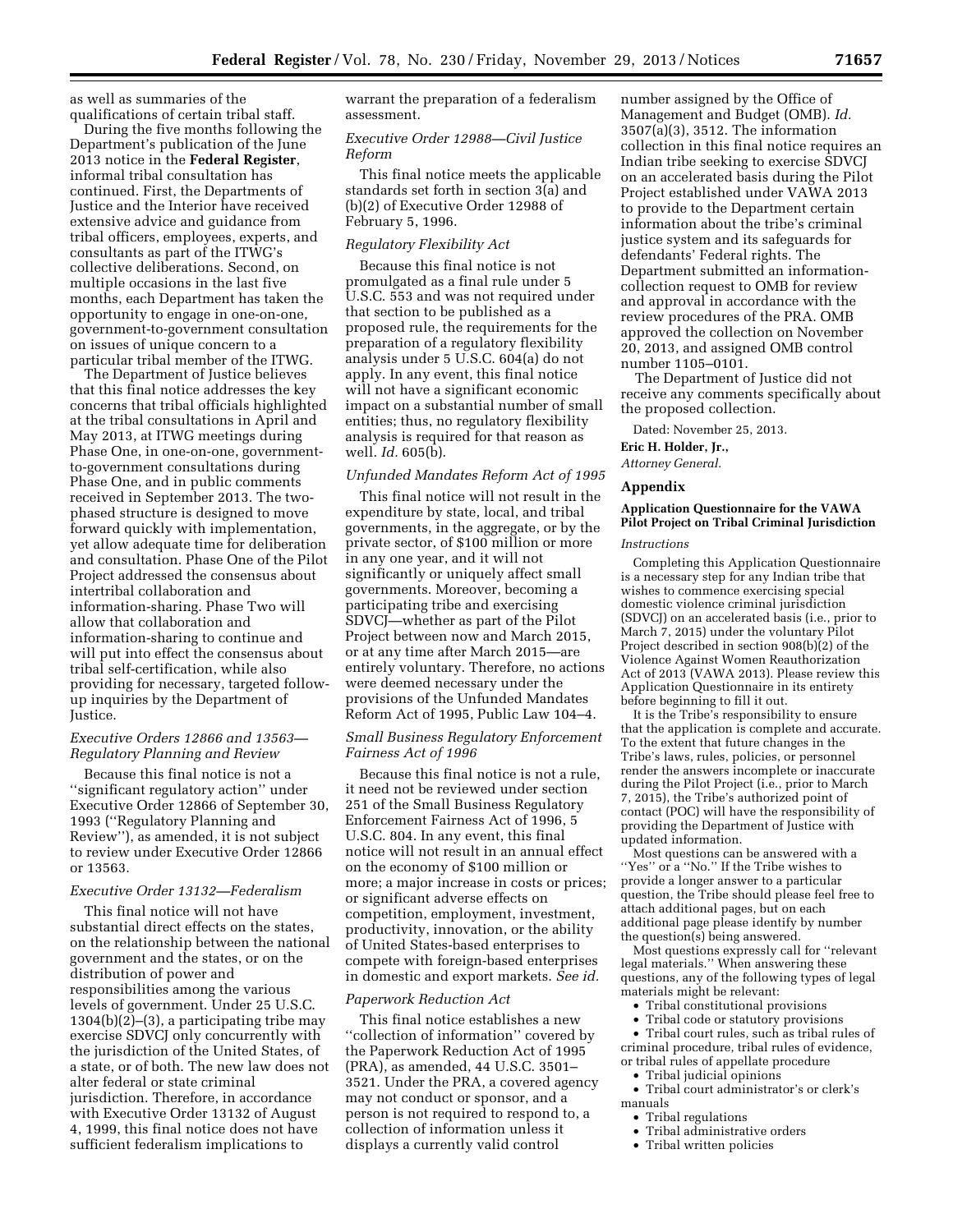• Tribal written procedures

• A concise written description of an otherwise unwritten tribal practice (whether or not the practice is based in the Tribe's customs or traditions)

These ''relevant legal materials'' will form the core of the Tribe's application, so please be sure (1) to include all legal materials that are actually relevant to the question whether the Tribe's criminal justice system has adequate safeguards in place to protect defendants' rights, consistent with 25 U.S.C. 1304, and (2) not to include irrelevant materials, as doing so may slow down the review process that the Departments of Justice and the Interior are statutorily required to undertake. In determining which legal materials are relevant, the Department recommends that the Tribe review the materials created or gathered by the Intertribal Technical-Assistance Working Group on Special Domestic Violence Criminal Jurisdiction (ITWG) and the list of substantive questions appended to the Department's June 2013 **Federal Register**  notice, *see* 78 FR 35961, 35969–74 (June 14, 2013).

These ''relevant legal materials'' collected from the tribes that successfully apply to participate in Phase Two of the Pilot Project eventually will be made publicly available on the Department of Justice's Web site. The posted materials will serve as a resource for other tribes, including those that may elect to commence exercising SDVCJ after the Pilot Project has concluded.

The Tribe may submit ''relevant legal materials'' in either of two ways. First, if the particular document (e.g., a tribal code provision or court rule) is freely and publicly available on the Internet, the Tribe may provide a full legal citation to the precise material that the Tribe deems relevant to answering the question, such as a specific subsection of a tribal code provision, along with the exact URL (i.e., Web address) where the material can be found on the Internet. Second, the precise material that the Tribe deems relevant to answering the question may be attached to the Tribe's completed Application Questionnaire as an electronic copy (if the Tribe is submitting the application by email) or as a paper copy (if the Tribe is submitting the application by mail).

Please send the completed Application Questionnaire, along with all attachments, by email (or, if necessary, by mail) to:

Office of Tribal Justice, Department of Justice, 950 Pennsylvania Avenue NW., Room 2310, Washington, DC 20530, E-Mail: *[OTJ@usdoj.gov.](mailto:OTJ@usdoj.gov)* 

If you have questions or need assistance, please contact Mr. Tracy Toulou, Director, Office of Tribal Justice, Department of Justice, at (202) 514–8812 (not a toll-free number).

A tribe may apply at any time before March 7, 2015. All applications received at any time within 30 days after the publication of the Department of Justice's final notice in the **Federal Register** (i.e., the final notice to which this Application Questionnaire is appended) will be given the same priority consideration. There is no advantage to be gained by submitting an Application

Questionnaire immediately after publication of the final notice. The Tribe should ensure that it completely and accurately answers all questions and attaches all relevant legal materials.

The Department of Justice will not consider an application that is incomplete, but will attempt to notify the Tribe's POC regarding any deficiencies. The Tribe may submit a revised application at any time prior to March 7, 2015. Final decisions regarding whether or when a tribe may commence exercising SDVCJ on an accelerated basis are not appealable.

### *Questions*

The Right to Trial by an Impartial Jury

1. In a criminal proceeding in which the Tribe will exercise SDVCJ, will the Tribe provide to the defendant the right to a trial by an impartial jury that is drawn from sources that reflect a fair cross section of the community and do not systematically exclude any distinctive group in the community, including non-Indians? Please answer ''Yes'' or ''No.'' Please provide relevant legal materials detailing the safeguards that the Tribe's criminal justice system has in place to protect this right. The Right to Effective Assistance of Counsel

2. In a criminal proceeding in which the Tribe will exercise SDVCJ and in which a term of imprisonment of any length may be imposed, will the Tribe provide to the defendant the right to effective assistance of counsel at least equal to that guaranteed by the United States Constitution? Please answer ''Yes'' or ''No.'' Please provide relevant legal materials detailing the safeguards that the Tribe's criminal justice system has in place to protect this right.

The Right to Indigent Defense Counsel

3. In a criminal proceeding in which the Tribe will exercise SDVCJ and in which a term of imprisonment of any length may be imposed, will the Tribe provide to each indigent defendant, at no cost to the defendant, the right to the assistance of a defense attorney licensed to practice law by any jurisdiction in the United States that applies appropriate professional licensing standards and effectively ensures the competence and professional responsibility of its licensed attorneys? Please answer ''Yes'' or ''No.'' Please provide relevant legal materials detailing the safeguards that the Tribe's criminal justice system has in place to protect this right.

4. For each licensed defense attorney that the Tribe anticipates will be appointed to represent an indigent defendant in a criminal proceeding in which the Tribe will exercise SDVCJ during the Pilot Project (i.e., prior to March 7, 2015) and in which a term of imprisonment of any length may be imposed, please provide a list of all jurisdictions in which the defense attorney is licensed to practice law. Please provide a separate list of jurisdictions for each attorney (who can be identified either by name or anonymously as "Attorney 1," "Attorney 2," etc.).

The Right to a Law-Trained, Licensed Judge

5. In a criminal proceeding in which the Tribe will exercise SDVCJ and in which a

term of imprisonment of any length may be imposed, will the Tribe provide to the defendant the right to a criminal proceeding presided over by a judge who has sufficient legal training to preside over criminal proceedings and is licensed to practice law by any jurisdiction in the United States? Please answer ''Yes'' or ''No.'' Please provide relevant legal materials detailing the safeguards that the Tribe's criminal justice system has in place to protect this right.

6. For each judge that the Tribe anticipates will preside over a criminal proceeding in which the Tribe will exercise SDVCJ during the Pilot Project (i.e., prior to March 7, 2015) and in which a term of imprisonment of any length may be imposed, please provide (a) a brief description of the judge's legal training to preside over criminal proceedings, and (b) a list of all jurisdictions in which that judge is licensed to practice law. Please provide a separate answer for each judge (who can be identified either by name or anonymously as ''Judge 1,'' ''Judge 2,'' etc.).

The Right to Publicly Available Laws and Rules

7. In a criminal proceeding in which the Tribe will exercise SDVCJ and in which a term of imprisonment of any length may be imposed, will the Tribe, prior to charging the defendant, make publicly available the criminal laws (including regulations and interpretative documents), rules of evidence, and rules of criminal procedure (including rules governing the recusal of judges in appropriate circumstances) of the tribal government? Please answer ''Yes'' or ''No.'' Please provide relevant legal materials detailing the safeguards that the Tribe's criminal justice system has in place to protect this right.

The Right to Records of the Criminal Proceeding

8. In a criminal proceeding in which the Tribe will exercise SDVCJ and in which a term of imprisonment of any length may be imposed, will the Tribe maintain a record of the criminal proceeding, including an audio or other recording of the trial proceeding? Please answer "Yes" or "No." Please provide relevant legal materials detailing the safeguards that the Tribe's criminal justice system has in place to protect this right.

The Right to Timely Notice of Federal Habeas Corpus Rights and Privileges

9. Will the Tribe provide to each person detained by order of the Tribe timely notice of the person's rights and privileges to file in a court of the United States a petition for a writ of habeas corpus under 25 U.S.C. 1303 and a petition to stay further detention under 25 U.S.C. 1304(e)? Please answer ''Yes'' or ''No.'' Please provide relevant legal materials detailing the safeguards that the Tribe's criminal justice system has in place to protect this right to timely notice.

Other Rights Protected by the Indian Civil Rights Act of 1968

10. In a criminal proceeding in which the Tribe will exercise SDVCJ, will the Tribe provide to the defendant all applicable rights under the Indian Civil Rights Act of 1968, as amended, including but not limited to (a) the right of the people to be secure in their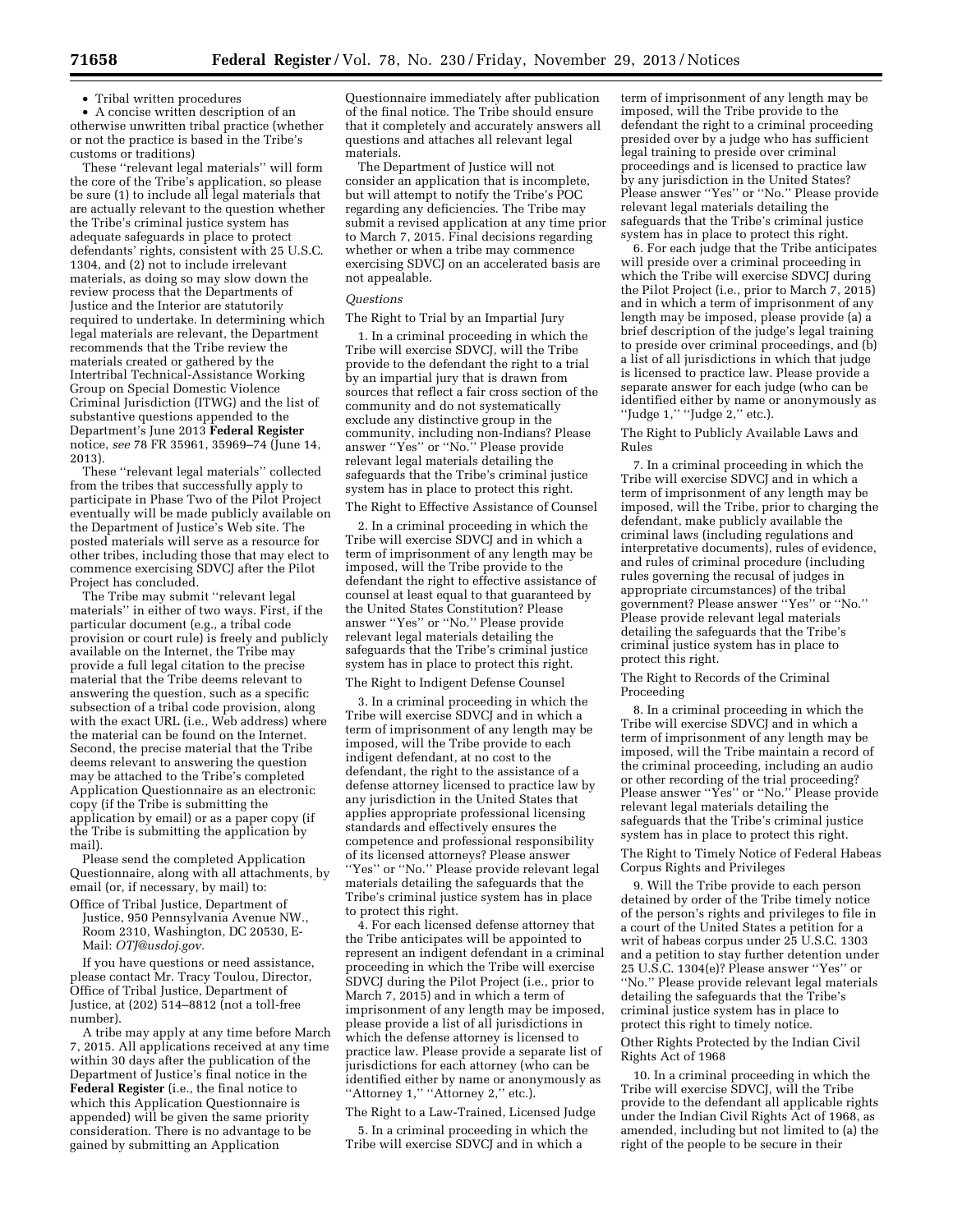persons, houses, papers, and effects against unreasonable search and seizures, and not to be subjected to a warrant unless it was issued upon probable cause, was supported by oath or affirmation, and particularly described the place to be searched and the person or thing to be seized; (b) the right not to be twice put in jeopardy for the same offense; (c) the right not to be compelled to be a witness against himself; (d) the right to a speedy and public trial; (e) the right to be informed of the nature and cause of the accusation; (f) the right to be confronted with the witnesses against him; (g) the right to have compulsory process for obtaining witnesses in his favor; (h) the right to be free from excessive bail; (i) the right to be free from excessive fines; (j) the right against cruel and unusual punishments; (k) the right to the equal protection of the Tribe's laws; (*l*) the right not to be deprived of liberty or property without due process of law; (m) the right not to be subjected to an ex post facto law; and (n) the right to a trial by jury of not less than six persons? Please answer ''Yes'' or ''No.'' Please provide relevant legal materials detailing the safeguards that the Tribe's criminal justice system has in place to protect these rights. Tribal Criminal Jurisdiction

11. Will the Tribe exercise SDVCJ over a defendant only for criminal conduct constituting, within the meaning of 25 U.S.C. 1304, either (a) an act of domestic violence or dating violence that occurs in the Indian country of the Tribe, or (b) an act that occurs in the Indian country of the Tribe and violates the portion of a protection order that (1) prohibits or provides protection against violent or threatening acts or harassment against, sexual violence against, contact or communication with, or physical proximity to, another person; (2) was issued against the defendant; (3) is enforceable by the Tribe; and (4) is consistent with 18 U.S.C. 2265(b)? \* Please answer ''Yes'' or ''No.'' Please provide relevant legal materials detailing the safeguards that the Tribe's criminal justice system has in place to protect this right.

12. In a criminal proceeding in which the Tribe will exercise SDVCJ, will the Tribe convict a non-Indian defendant at trial only if the Tribe proves that the alleged victim is an Indian? Please answer ''Yes'' or ''No.'' Please provide relevant legal materials detailing the safeguards that the Tribe's criminal justice system has in place to protect this right.

13. In a criminal proceeding in which the Tribe will exercise SDVCJ, will the Tribe convict a defendant at trial only if the Tribe proves that the defendant resides in the

Indian country of the Tribe; is employed in the Indian country of the Tribe; or is a spouse, intimate partner, or dating partner either of a member of the Tribe or of an Indian who resides in the Indian country of the Tribe? Please answer ''Yes'' or ''No.'' Please provide relevant legal materials detailing the safeguards that the Tribe's criminal justice system has in place to protect this right.

#### Other Considerations

14. This final question is optional. If the Tribe believes it would be helpful to the Departments of Justice and the Interior in fulfilling their statutory duties related to the Pilot Project, the Tribe may provide any additional information or relevant legal materials addressing the Tribe's readiness to commence exercising SDVCJ on an accelerated basis while protecting defendants' rights, consistent with 25 U.S.C. 1304. Additional information or relevant legal materials may focus on any of the following topics: (a) the Tribe's history of compliance with the Indian Civil Rights Act of 1968, as amended; (b) the Tribe's recent history, following the 2010 enactment of 25 U.S.C. 1302(b)–(c), of imposing total terms of imprisonment of more than one year; (c) the Tribe's formal or informal policies for coordinating with federal or state criminal investigators and prosecutors in cases where the Tribe may have concurrent criminal jurisdiction; (d) the Tribe's efforts to combat domestic violence and dating violence, including issuing and enforcing protection orders; (e) the Tribe's efforts to protect the rights and safety of victims of domestic violence and dating violence; (f) the Tribe's methods for summoning, selecting, and instructing jurors; (g) the Tribe's efforts to strengthen law enforcement, prosecution, trial and appellate courts, probation systems, detention and correctional facilities, alternative rehabilitation centers, culturally appropriate services and assistance for victims and their families, criminal codes, rules of criminal procedure, rules of appellate procedure, rules of evidence, and the capacity of law enforcement or court personnel to enter information into and obtain information from national crime information databases; (h) the Tribe's needs for training, technical assistance, data collection, and evaluation of the Tribe's criminal justice system; (i) the date on which the Tribe would like to commence exercising SDVCJ under the Pilot Project; (j) the Tribe's plans to notify the public before commencing to exercise SDVCJ; and (k) any other pertinent topic that the Tribe would like the Departments of Justice and the Interior to consider when reviewing the Tribe's Application Questionnaire.

#### *Certifications*

The completeness and accuracy of this Application Questionnaire must be certified by (1) the chief executive officer of the Tribe (e.g., the tribal chairperson, president, governor, principal chief, or other equivalent official); (2) the chief judicial officer of the Tribe (e.g., the tribal chief justice, chief judge, or other equivalent official); (3) the chief legal officer of the Tribe (e.g., the tribal attorney general, attorney, general counsel, or

other equivalent official); and (4) the person authorized by the Tribe's governing body to be the Tribe's point of contact (POC) for the Department of Justice in this application process. The POC may be either one of the three officers listed above or a fourth individual selected by the Tribe's governing body. Each of these individuals must sign and certify the Application Questionnaire below.

## *Certification of the Tribe's Chief Executive Officer*

1. I am the chief executive officer<br>of lenter the name of the requ [enter the name of the requesting tribe] (''the Tribe'').

2. I certify that I have read the Indian Civil Rights Act, as amended, 25 U.S.C. 1301– 1304, including the amendments made by VAWA 2013.

3. I certify that, to the best of my knowledge, information, and belief, formed after an inquiry that is reasonable under the circumstances, the answers to this Application Questionnaire are complete and accurate.

4. I certify that, to the best of my knowledge, information, and belief, formed after an inquiry that is reasonable under the circumstances, the criminal justice system of the Tribe has adequate safeguards in place to protect defendants' rights, consistent with 25 U.S.C. 1304.

Signature: Date: Name: Title or Position: Address: City/State/Zip: Phone: FAX: Email:

*Certification of the Tribe's Chief Judicial Officer* 

1. I am the chief judicial officer of [enter the name of the requesting tribe] (''the Tribe'').

2. I certify that I have read the Indian Civil Rights Act, as amended, 25 U.S.C. 1301– 1304, including the amendments made by VAWA 2013.

3. I certify that I have read the final notice on the ''Pilot Project for Tribal Jurisdiction over Crimes of Domestic Violence'' published by the Department of Justice in the **Federal Register** on November 29, 2013.

4. I certify that, to the best of my knowledge, information, and belief, formed after an inquiry that is reasonable under the circumstances, the answers to this Application Questionnaire are complete and accurate.

5. I certify that, to the best of my knowledge, information, and belief, formed after an inquiry that is reasonable under the circumstances, the criminal justice system of the Tribe has adequate safeguards in place to protect defendants' rights, consistent with 25 U.S.C. 1304.

Signature: Date: Name: Title or Position: Address: City/State/Zip:

<sup>\*</sup> A protection order issued by a state, tribal, or territorial court is consistent with 18 U.S.C. 2265(b) if ''such court has jurisdiction over the parties and matter under the law of such State, Indian tribe, or territory; and . . . reasonable notice and opportunity to be heard is given to the person against whom the order is sought sufficient to protect that person's right to due process. In the case of ex parte orders, notice and opportunity to be heard must be provided within the time required by State, tribal, or territorial law, and in any event within a reasonable time after the order is issued, sufficient to protect the respondent's due process rights.'' 18 U.S.C. 2265(b).